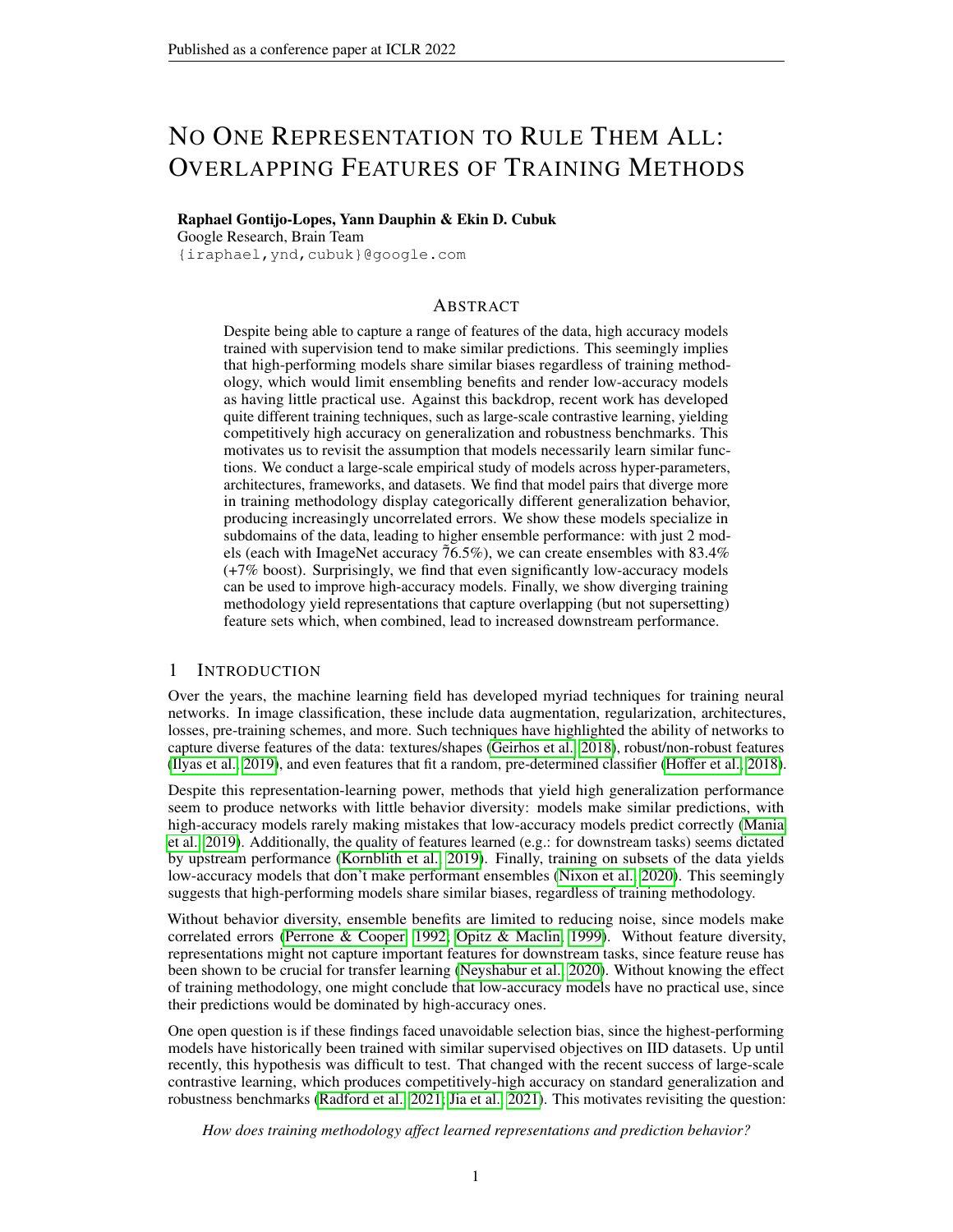To settle these questions, we conduct a systematic empirical study of 82 models, which we train or collect, across hyper-parameters, architectures, objective functions, and datasets, including the latest high performing models CLIP, ALIGN, SimCLR, BiT, ViT-G/14, and MPL. In addition to using different techniques, these new models were trained on data collected very differently, allowing us to probe the effect of both training objective, as well as pre-training data. We categorize these models based on how their training methodologies diverge from a typical, base model and show:

- 1. Model pairs that diverge more in training methodology (in order: reinitializations  $\rightarrow$  hyperparameters  $\rightarrow$  architectures  $\rightarrow$  frameworks  $\rightarrow$  datasets) produce increasingly uncorrelated errors.
- 2. Ensemble performance increases as error correlation decreases, due to higher ensemble efficiency. The most typical ImageNet model (ResNet-50, 76.5%), and its most different counterpart (ALIGN-ZS, 75.5%) yield 83.4% accuracy when ensembled, a +7% boost.
- 3. Contrastively-learned models display categorically different generalization behavior, specializing in subdomains of the data, which explains the higher ensembling efficiency. We show CLIP-S specializes in antropogenic images, whereas ResNet-50 excels in nature images.
- 4. Surprisingly, we find that low-accuracy models can be useful if they are trained differently enough. By combining a high-accuracy model (BiT-1k, 82.9%) with *only* low-accuracy models (max individual acc. 77.4%), we can create ensembles that yield as much as 86.7%.
- 5. Diverging training methodology yield representations that capture overlapping (but not supersetting) feature sets which, when concatenated, lead to increased downstream performance (91.4% on Pascal VOC, using models with max individual accuracy 90.7%).

# 2 RELATED WORK

Diversity in Ensembles. It is widely understood that good ensembles are made of models that are both accurate and make independent errors [\(Perrone & Cooper, 1992;](#page-11-2) [Opitz & Maclin, 1999;](#page-11-3) [Wen](#page-12-0) [et al., 2020\)](#page-12-0). Beyond improving ensemble performance, finding diverse solutions that equally well explain the observations can help quantify model uncertainty (also known as epistemic uncertainty) – what the model does not know because training data was not appropriate [\(Kendall & Gal, 2017;](#page-10-4) [Fort et al., 2019\)](#page-9-1). Many works have explored ways of finding such solutions [\(Izmailov et al., 2018\)](#page-10-5). Boostrapping [\(Freund et al., 1996\)](#page-9-2) (ensembling models trained on subsets of the data) was found not to produce deep ensembles with higher accuracy than a single model trained on the entire dataset [\(Nixon et al., 2020\)](#page-11-1). Another work has examined the effect of augmentation-induced prediction diversity on adversarial robustness [\(Liu et al., 2019\)](#page-10-6). More relevant to us, [Wenzel et al.](#page-12-1) [\(2020\)](#page-12-1) and [Zaidi et al.](#page-12-2) [\(2021\)](#page-12-2) have explored the effect of random hyper-parameters and architectures respectively, finding best ensembles when combining diverse models, albeit still considering similar frameworks.

Model Behavior Similarity. These attempts were hindered as many high-performing techniques seem to produce similar prediction behavior. [Mania et al.](#page-11-0) [\(2019\)](#page-11-0) demonstrates, via "dominance probabilities", that high-accuracy models rarely make mistakes that low-accuracy models predict correctly. This indicates that, within the models studied, high-accuracy models "dominate" the predictions of low-accuracy ones. [Recht et al.](#page-11-6) [\(2019\)](#page-11-6) shows that out-of-distribution robustness seems correlated with in-distribution performance. Relatedly, [Kornblith et al.](#page-10-2) [\(2019\)](#page-10-2) shows that upstream and downstream performance are very correlated. These jointly indicate that high-accuracy models learn strictly better representations, diminishing the importance of low-accuracy solutions (even if they are diverse). Finally, [Fort et al.](#page-9-1) [\(2019\)](#page-9-1) shows that subspace-sampling methods for ensembling generate solutions that, while different in weight space, remain similar in function space, which gives rise to an insufficiently diverse set of predictions.

Contrastive-Learning Models; Different Large-Scale Datasets. This model behavior similarity might be explained by the fact that the training techniques that yield high performance on image classification tasks have been relatively similar, mostly relying on supervised learning on ImageNet, optionally pre-training on a dataset with similar distribution. Recently, various works have demonstrated the effectiveness of learning from large-scale data using contrastive learning [\(Radford et al.,](#page-11-5) [2021;](#page-11-5) [Jia et al., 2021\)](#page-10-3). They report impressive results on out-of-distribution benchmarks, and have been shown to have higher dominance probabilities [\(Andreassen et al., 2021\)](#page-9-3). These represent some of the first models to deviate from standard supervised training (or finetuning) on downstream data, while still yielding competitive accuracy. They add to the set of high-performing training techniques,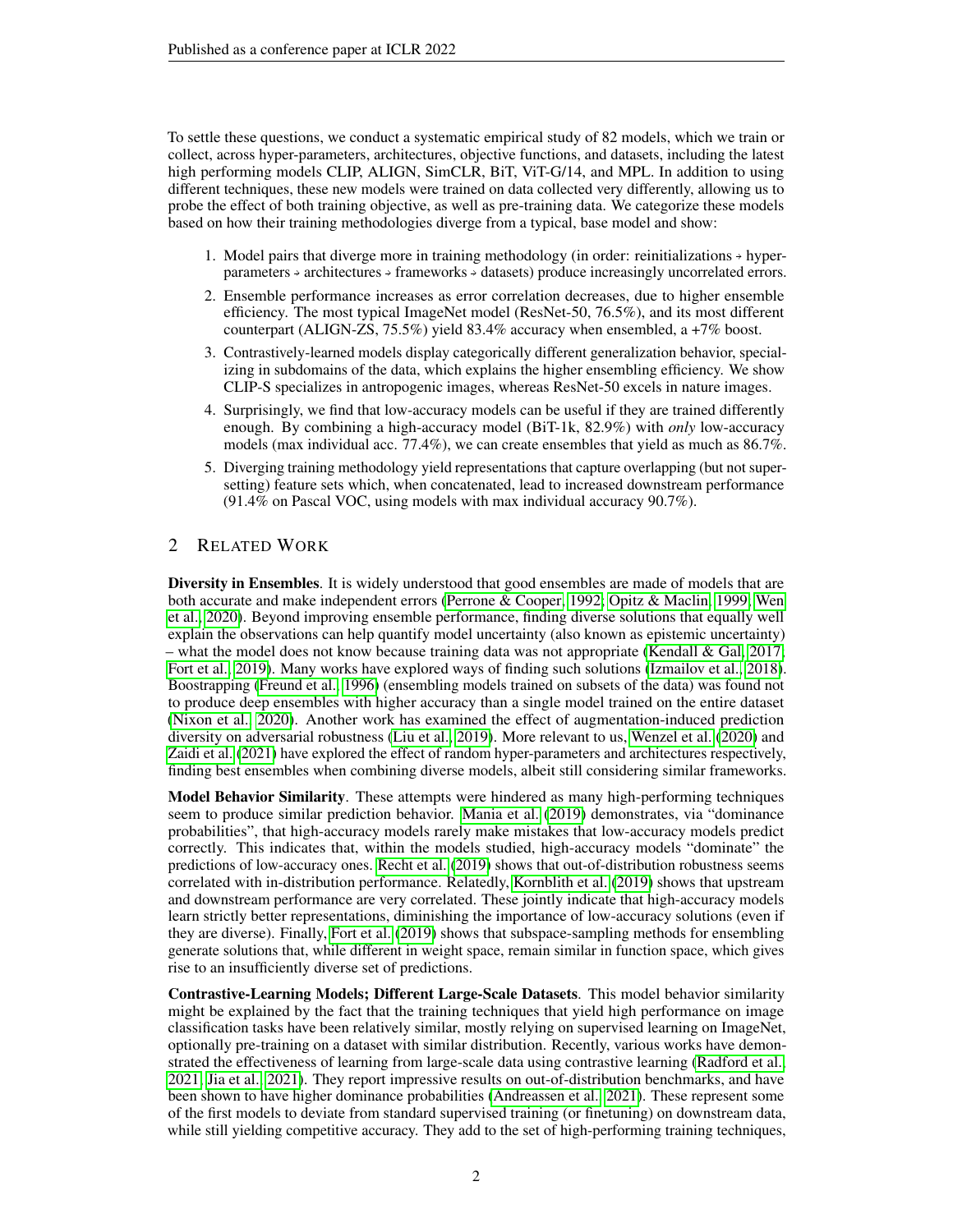which include data augmentation [\(Cubuk et al., 2018;](#page-9-4) [2020\)](#page-9-5), regularization [\(Srivastava et al., 2014;](#page-11-7) [Szegedy et al., 2016;](#page-11-8) [Ghiasi et al., 2018\)](#page-9-6), architectures [\(Tan & Le, 2019;](#page-11-9) [Dosovitskiy et al., 2020;](#page-9-7) [Hu](#page-10-7) [et al., 2018;](#page-10-7) [Iandola et al., 2014;](#page-10-8) [Li et al., 2019;](#page-10-9) [Szegedy et al., 2016;](#page-11-8) [Simonyan & Zisserman, 2014;](#page-11-10) [Sandler et al., 2018\)](#page-11-11), losses [\(Chen et al., 2020;](#page-9-8) [Radford et al., 2021;](#page-11-5) [Jia et al., 2021\)](#page-10-3), pre-training schemes [\(Kolesnikov et al., 2020;](#page-10-10) [Pham et al., 2021\)](#page-11-12), and provide the motivation for revisiting the question of whether training methodology can yield different model behavior.

# 3 METHOD

#### <span id="page-2-0"></span>3.1 MODEL CATEGORIZATION

In order to evaluate the performance of learned representations as a function of training methodology, we define the following categories, which classify model pairs based on their training differences:

- 1. Reinits: identical models, just different in reinitialization.
- 2. **Hyper-parameters**: models of the same architecture trained with different hyper parameters (e.g.: weight decay, learning rate, initialization scheme, etc).
- 3. Architectures: models with different architectures, but still trained within the same framework and dataset (e.g.: ResNet and ViT, both with ImageNet supervision).
- 4. Frameworks: models trained with different optimization objectives, but on same dataset (e.g.: ResNet and SimCLR, respectively supervised and contrastive learning on ImageNet).
- 5. Datasets: models trained on large-scale data (e.g.: CLIP or BiT trained on WIT or JFT).

In some sense, model categories can be supersets of one another: when we change a model architecture, we may also change the hyper-parameters used to train such architecture, to make sure that they are optimal for training this new setting. Unless stated otherwise, all ensembles are comprised of a fixed base model, and another model belonging to one of the categories above. This way, each category is defined relative to the base model: model pairs in a given category will vary because Model 2 is different than the base model along that axis. The result is that as we navigate along model categories (Reinit  $\rightarrow ... \rightarrow$  Dataset), we will naturally be measuring the effect of *increasingly dissimilar training methodology*. See Appendix Table [1](#page-14-0) for details.

#### 3.2 MODEL SELECTION

We collect representations and predictions for 82 models, across the many categories above. We fix ResNet-50, trained with RandAugment, as our base model. ResNet is a good candidate for a base model since it is one of the most typical ImageNet classification models, and the de-facto standard baseline for this task. In total, we train/collect models in the categories: 1) Reinit; 2) Hyperparameters (51): varying dropout, dropblock, learning rate, and weight decay, sometimes jointly; 3) Architectures (17): including EfficientNet, ViT, DenseNet, VGG; 4) Framework (2): including SimCLR, and models trained with distillation; and 5) Dataset (12): including CLIP, ALIGN, BiT, and more, trained on WIT [\(Radford et al., 2021\)](#page-11-5), the ALIGN dataset, JFT [\(Sun et al., 2017\)](#page-11-13), etc. We additionally collect high-performing models MPL, ALIGN (L-BFGS), ViT-G/14, BiT-1k, CLIP-L, EfficientNet-B3 for some of our analyses. These are some of the latest, highest-performing models for ImageNet classification.

We found it necessary to calibrate all models using temperature scaling [\(Roelofs et al., 2020;](#page-11-14) [Guo](#page-10-11) [et al., 2017\)](#page-10-11) to maximize ensemble performance. Finally, unless stated otherwise, we only use models in the same narrow accuracy range (74-78% accuracy on ImageNet), which guarantees that the effects observed are indeed a function of diverging training methodology, and not of any given model being intrinsically more performant than another. A complete list of models can be found in the Appendix.

#### 3.3 ENSEMBLING

In our paper, we use ensembling as a tool for understanding: as such, our goal is not to find methods to ensemble the highest accuracy models and reach state-of-the-art. Instead, we wish to use ensembling to probe whether/when training methodology yields uncorrelated (and therefore useful) predictions.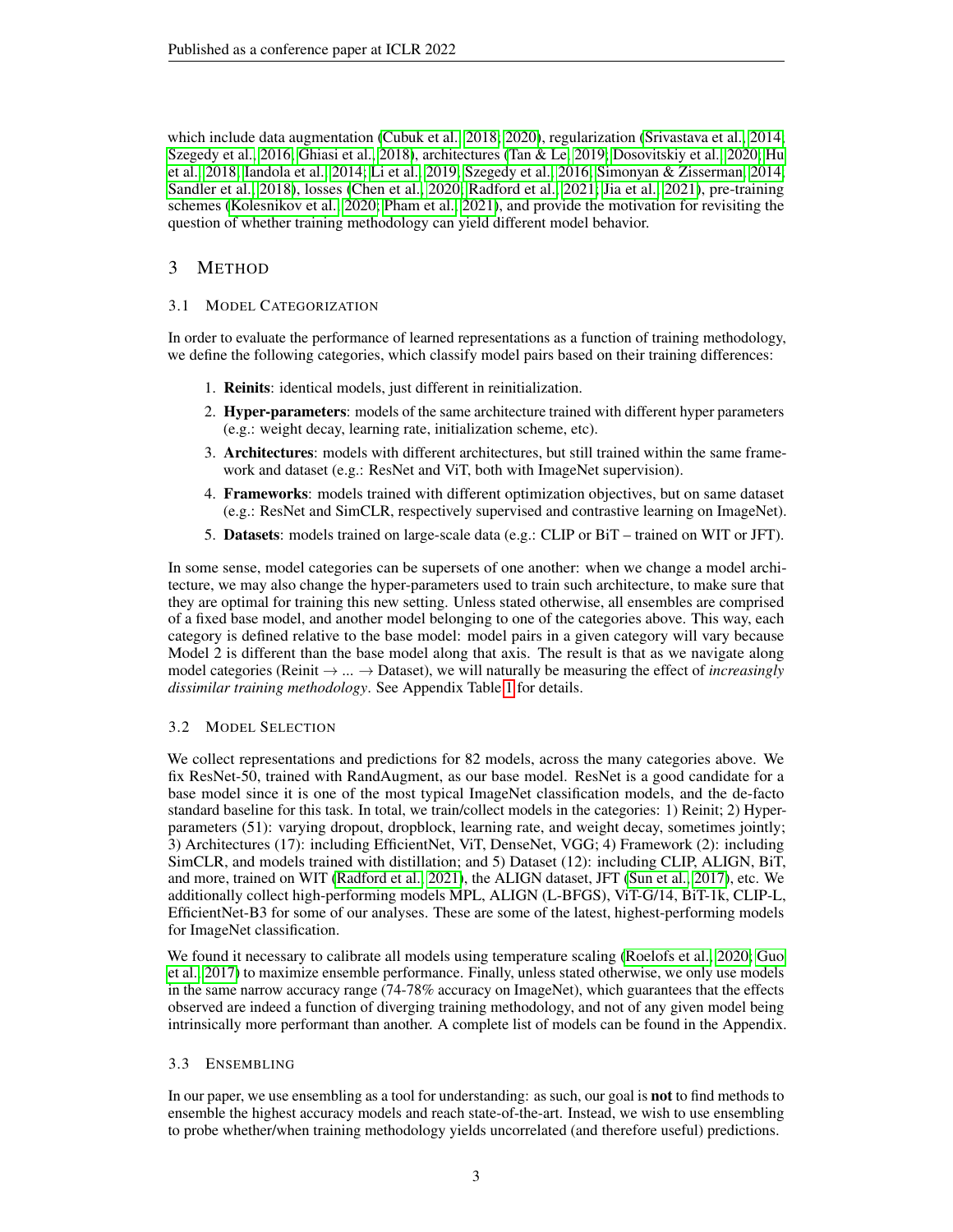

<span id="page-3-0"></span>Figure 1: As training methodology diverges (Reinit  $\rightarrow$  Dataset), errors become uncorrelated. *Left*: 'Observed error inconsistency' is the fraction of examples where only one model in the pair makes a correct prediction. Higher error inconsistency indicates the model errors are uncorrelated. *Right*: As models are trained with increasingly different methodologies, their error inconsistency grows, providing an opportunity for converting these examples into correct ensemble predictions.

# 4 RESULTS

In order to understand whether model similarity reported in literature varies as a function of training methodology, we evaluate error correlation by measuring the number of test-set examples where one model predicts the correct class, and the other predicts an incorrect class. We call this Error Inconsistency, as it complements the error consistency measure, defined in [Geirhos et al.](#page-9-9) [\(2020\)](#page-9-9).

We choose error inconsistency to measure error correlation because it allows us to connect the ensemble prediction diversity (which we are interested in quantifying) directly into performance. That is, when errors are consistent (i.e.: both models make a correct prediction, or both models make an incorrect prediction), this agreement directly translates into higher/lower accuracy after ensembling. When errors are inconsistent (i.e.: when one model is correct and another is incorrect), the ensemble prediction will be determined by the models' confidences. If a model is sufficiently confident, its prediction will "win" the ensembling procedure. If this model's prediction was correct, we say that this prediction was "converted" into a correct ensemble prediction.

#### 4.1 AS TRAINING METHODOLOGY DIVERGES, ERRORS BECOME MORE UNCORRELATED

In Fig. [1](#page-3-0) we see that, as we compare increasingly different training methodologies ("Reinit"  $\rightarrow$  ...  $\rightarrow$ "Dataset"), error inconsistency increases – the number of examples where *only one* model makes a correct prediction. This indicates that as training methodology diverges, model predictions become dissimilar and, as a result, errors become uncorrelated. As the framework and dataset categories can be orthogonal, we note that models with the most error inconsistency tend to modify both.

This also represents an opportunity for these uncorrelated mistakes to be converted into a correct prediction, when we ensemble the models. Such an opportunity will be beneficial if the conversion rate of these examples is higher than the decrease in number of examples where both models made correct predictions. As we will see in the following section, this indeed happens.

#### 4.2 AS UNCORRELATED ERRORS INCREASE, SO DOES ENSEMBLE EFFICIENCY

In order to assess whether these increased uncorrelated errors can be beneficial, we measure how models in the various categories ensemble. That is, we ensemble our base model with models of the various categories, and measure the ensemble's accuracy, relative to its member models.

Per Fig. [2,](#page-4-0) as uncorrelated errors increase, so does ensemble performance (left). Additionally, because we restrict our models to ones within the narrow accuracy range 74-78%, we guarantee that this relative improvement translates into absolute improvement (center), and is not due to any individual ensemble member being intrinsically better than another. Relative to our base model ResNet-50 (76.5% on ImageNet), the most differently-trained model ALIGN-ZeroShot (75.5%) yields 83.4% top-1 accuracy when ensembled, a boost of nearly 7% accuracy.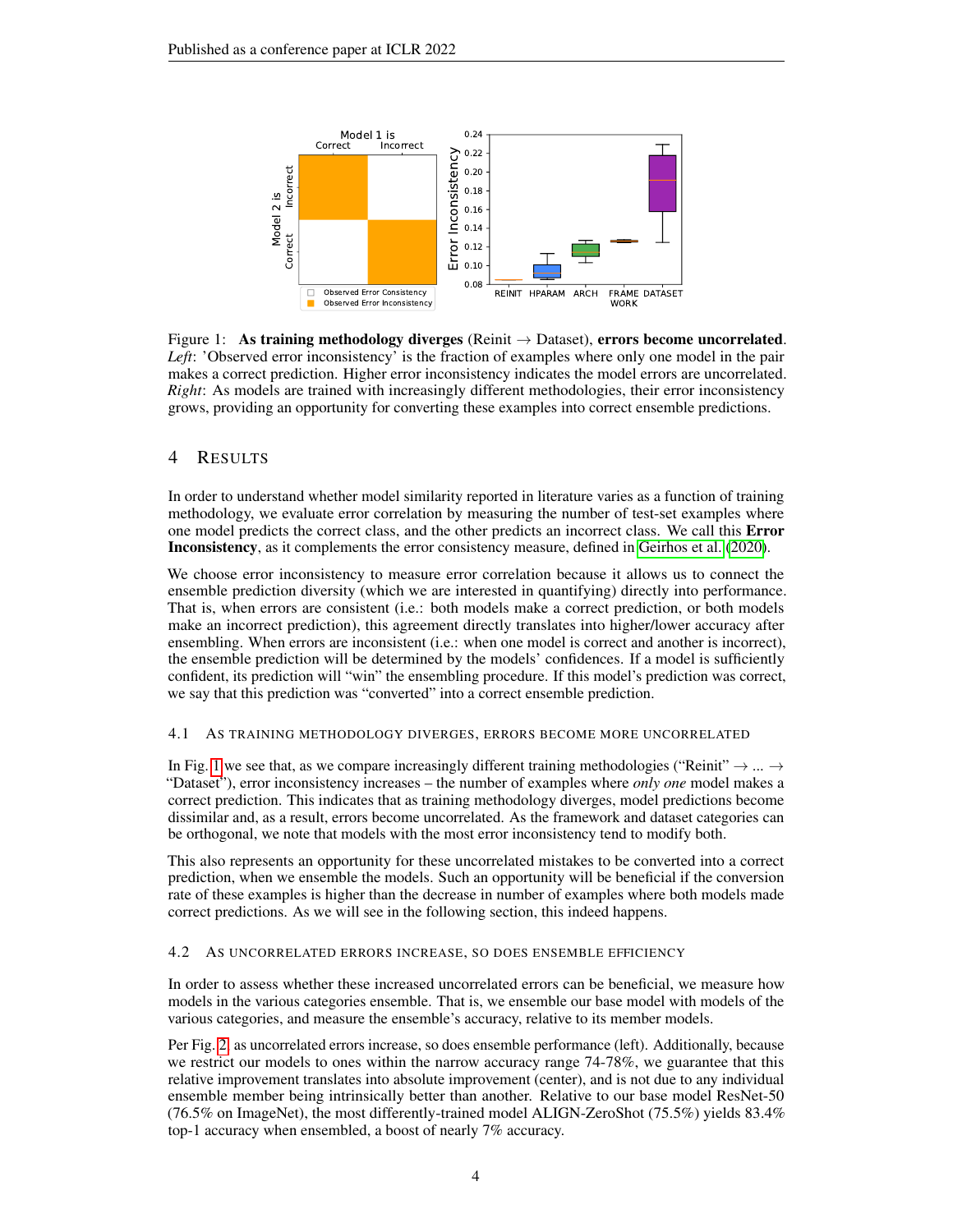

<span id="page-4-0"></span>Figure 2: As uncorrelated errors increase, so does ensemble performance (left, center), and so does ensemble efficiency (right). *Left*: Error inconsistency is linearly correlated with the ensemble performance improvement, relative to the mean accuracy of the models in the ensemble. Stars represent averages over models in each category (w/ error bars). *Center*: Because we limited our analysis to models in the same 74-78% accuracy range, the increase in relative accuracy translates into absolute accuracy boost, with best performing ensembles comprising of models whose training methodologies are most different. *Right*: Surprisingly, the conversion rate – the rate at which these examples are converted into correct predictions by the ensemble – also increases. This indicates that the benefits of combining divergently-trained models go beyond increasing the number of examples that *can* become correct predictions, to also increasing how efficiently these examples *do* become correct predictions.

Taken together, these results mean that combining models with diverse training methodologies can yield performance improvements that offset the decrease in examples where both models are correct. To explain this relative boost, we also measure the conversion rate of each ensemble – the rate at which inconsistent errors are converted into correct ensemble predictions. Surprisingly, this rate also increases as training methods diverge (Fig. [2,](#page-4-0) right). This means that different training methods not only yield more opportunities for ensemble benefits, but also more efficient ensembles.

#### 4.3 DISSIMILAR TRAINING METHODOLOGIES CREATE SPECIALIZED MODELS

To understand how diverging training setups create efficient ensembles, we measure the specialization of ensemble member models. We first note that, for a model's prediction to "win" the ensembling process, it only needs to be sufficiently more confident than the other model's prediction. This means that we can measure specialization by the relative confidence of two models. We do this by measuring the angle distance  $\theta$  in the confidence-confidence plot (see Fig. [3,](#page-5-0) top left). When  $\theta$  is high, Model 1 is more confident (relative to Model 2), and vice-versa.

In Fig. [3,](#page-5-0) we use  $\theta$  to understand the specialization of different models categories. To simplify our analysis, we compare three different ensembles, from the categories Reinit (Model 2: ResNet-50), Architecture (EfficientNet-B3), and Dataset (CLIP-S), as they are representative of the spread of error correlation. When we plot a histogram of examples as a function of  $\theta$ , we find that: 1) As observed in Fig. [1,](#page-3-0) when training methods diverge, the models make mistakes in different sets of examples 2) As training methods diverge, Model 1 tends to be more confident in examples where only Model 1 is correct, and vice-versa for Model 2. This effect is most striking when we look at the Dataset category, where Model 2 (CLIP-S) is significantly more confident than Model 1 (ResNet-50) in examples where only CLIP-S predicts correctly, and vice-versa. This is in contrast with Reinit, where models don't seem to be significantly more confident than each other at all.

These results show: as training methodology diverges, model specialize to different data subdomains.

#### 4.4 MODEL SPECIALIZATION DEPENDS ON TRAINING METHODOLOGY

Next, we want to investigate what kind of data each model category specializes to. In Fig. [4,](#page-5-1) we plot the same data as Fig. [3,](#page-5-0) but we divide the examples along their ImageNet class IDs. This allows us to inspect whether a given model is more/less specialized in a given class.

As before, we find that, while models in the Architecture category demonstrate higher specialization (Model 1 tends to be more confident in examples where it is correct, and vice versa for Model 2),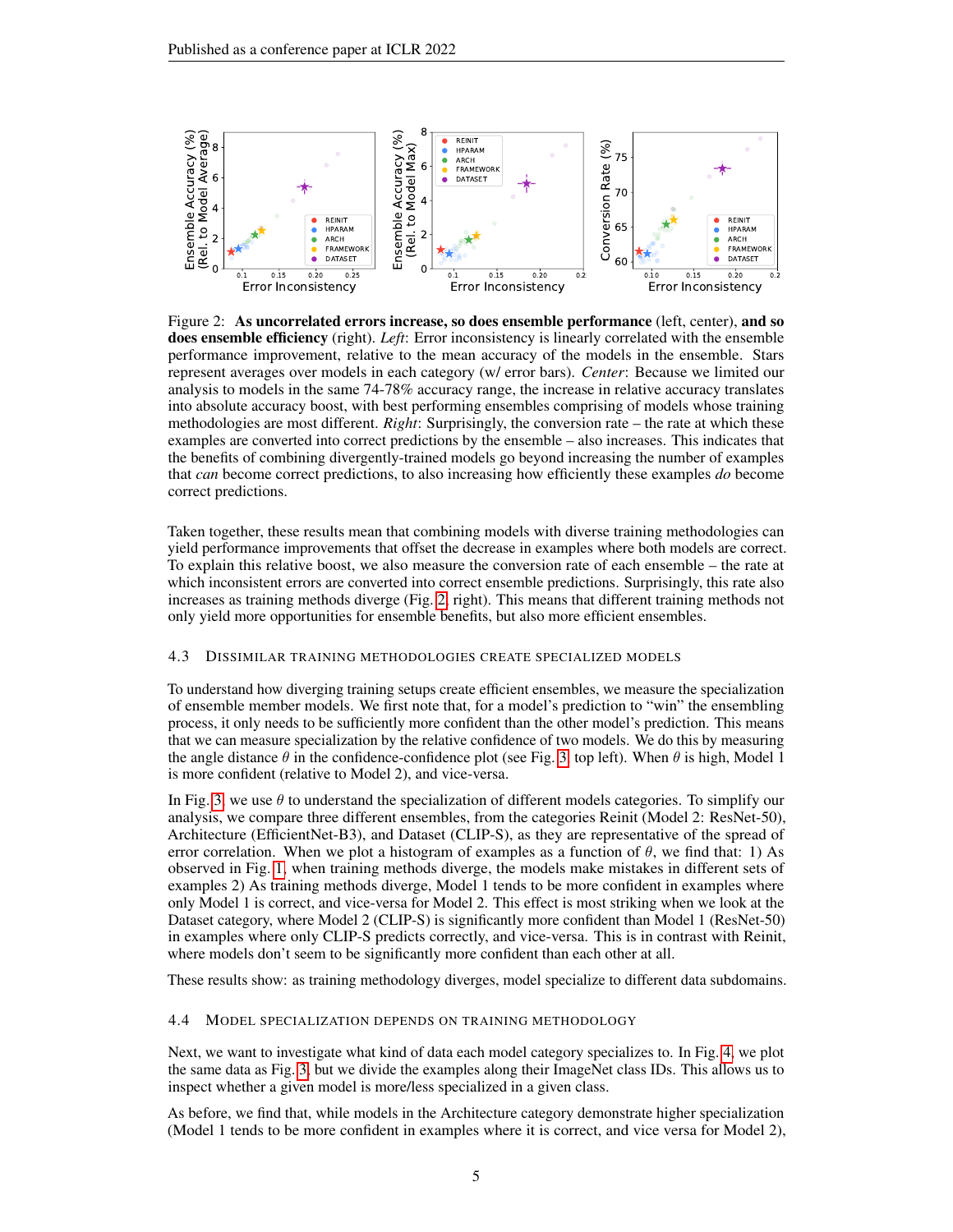

<span id="page-5-0"></span>Figure 3: Differently-trained models specialize: We plot histograms of examples where at least one ensemble produced error inconsistency, as a function of specialization measure  $\theta$ , the angle distance in the confidence-confidence plot (upper left). As we saw in Fig. [1,](#page-3-0) when model training setups diverge (Reinit  $\rightarrow$  Arch  $\rightarrow$  Dataset), the fraction of consistent errors decreases (upper center & right), in favor of more error inconsistency (lower center  $\&$  right). This added error inconsistency comes with specialization of the models in an ensemble: when only Model 1 makes a correct prediction, it is often more confident (lower right), and vice-versa for Model 2 (lower center). Faint dotted lines indicate values of  $\theta$  for which a model's top-1 prediction is likely to prevail at ensemble time.



<span id="page-5-1"></span>Figure 4: Specialization type depends on training setup: When models differ in dataset (right plot), not only is specialization highest (see Fig. [3\)](#page-5-0), but also this specialization happens in different classes – CLIP is better at anthropogenic classes (cids 500-900) than ResNet-50, which is better at nature classes (cids 0-300; Right detail). When models differ in their architecture (Center plot), they are more specialized than reinitializations (Left plot), but such specialization does not correlate with specific classes.

this specialization does not seem to correlate with specific classes. In contrast, not only do models of the Dataset category display more specialization, but this specialization seems to be correlated with groups of classes. In particular, CLIP-S seems to specialize to anthropogenic images, whereas ResNet-50 seems to specialize to nature images. We suspect this phenomena is a result of CLIP-S being trained on a dataset that was collected independently, and much differently than the one used to train our base model, ResNet-50.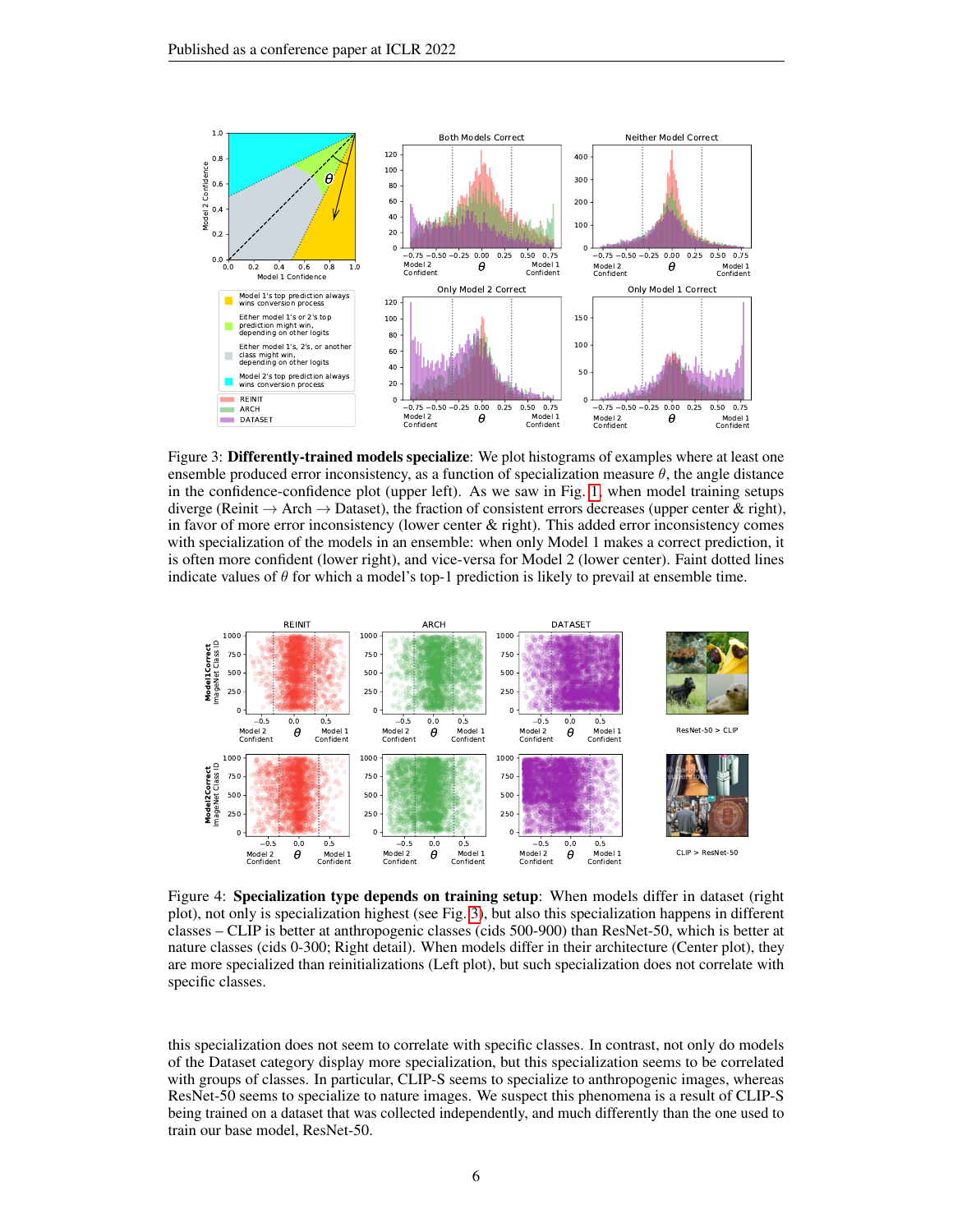

<span id="page-6-0"></span>Figure 5: Lower-accuracy models can benefit high-accuracy ensembles: *Left*: Starting with 4 high-accuracy models (colored markers; CLIP-L, ALIGN, BiT-1k, EfficientNet-B3), we greedily select the best lower accuracy models (each with max individual accuracy 77.9%, indicated in the legend) to ensemble, and plot the ensemble's accuracy. Colors indicate which high-accuracy model the ensemble begins with, shapes indicate which models are added. By adding only lower-accuracy models to a high-accuracy one, we are able to create ensembles that reach as high as 86.7%. This shows that lower-accuracy models can be made useful, if they are diverse enough. *Right*: In each case, the best first model to add is one that complements the base model's training methodology.

#### <span id="page-6-1"></span>4.5 DIFFERENT ENOUGH LOWER-ACCURACY MODELS CAN IMPROVE ACCURACY

In classic machine learning, a common way to create high-performing ensembles is to create specialized models with bootstrapping [\(Freund et al., 1996\)](#page-9-2), where models are trained on subsets of the data and subsequently ensembled. In deep learning, bootstrapping has not been found to work well, since training on IID subsets of the data (with similar methodology) does not seem to yield ensembles that perform better than an individual model trained on the entire dataset [\(Nixon et al., 2020\)](#page-11-1). This seems to indicate that lower-accuracy models would have little practical benefit for performance.

In order to investigate this, and encouraged by the finding that differently-trained models can be experts in subdomains of the data, we ask whether lower-accuracy models can be beneficial. After all, some of the models in the Dataset category were trained on much larger-scale datasets (JFT, WIT), which are collected independently.

To do this, we first combine our base model, ResNet-50 (76.2%), with a lower-accuracy model trained very differently, CLIP-S-ZeroShot (63.3%, "Dataset" category), and observe a performance boost (77.7%). To push this idea further, we combine a high-accuracy model (BiT-1k, 82.85%) with *only* lower-accuracy models (max individual accuracy 77.44%), by greedily selecting ensemble members that maximize accuracy. With this procedure, we can create ensembles that yield as much as 86.66%. In Fig. [5,](#page-6-0) we repeat this procedure for 3 additional high-accuracy models and find that lower-accuracy models can consistently improve the accuracy of high-accuracy models. Importantly, the low-accuracy models need to be different enough in their training methodology (in terms of Sec. [3.1](#page-2-0) categories): for a given high-accuracy model, the most beneficial lower-accuracy model to ensemble is one trained with a different loss and/or dataset, often both. See table in Fig. [5](#page-6-0) for details.

This result calls into question the idea that the information learned by high accuracy models is a strict superset of those learned by low accuracy models, which we explore further in sections below.

#### <span id="page-6-2"></span>4.6 SPECIALIZATION COMES FROM OVERLAPPING (BUT NOT SUPERSETTING) REPRESENTATIONS

In order to explain why differently-trained models specialize, we posit that training methodology changes the features learned by individual models. In this view, models trained differently would have an overlapping (but not supersetting) set of features which, when combined, provide more information for classification than any individual model's representation could.

We test this directly by concatenating the features of our base model (ResNet-50) with those of the models above (ResNet-50, EfficientNet-B0 and CLIP-S), and linearly evaluating these combined features on ImageNet classification. More specifically, we first randomly select features from the base model and each other model at inversely proportional rates. For example, we concatenate 25% of ResNet-50 features with 75% of CLIP-S features, yielding a final embedding that is at most the same dimensionality of the ResNet-50 features. This guarantees that any performance boost is not due to a higher number of dimensions being available, but by the quality of the features represented.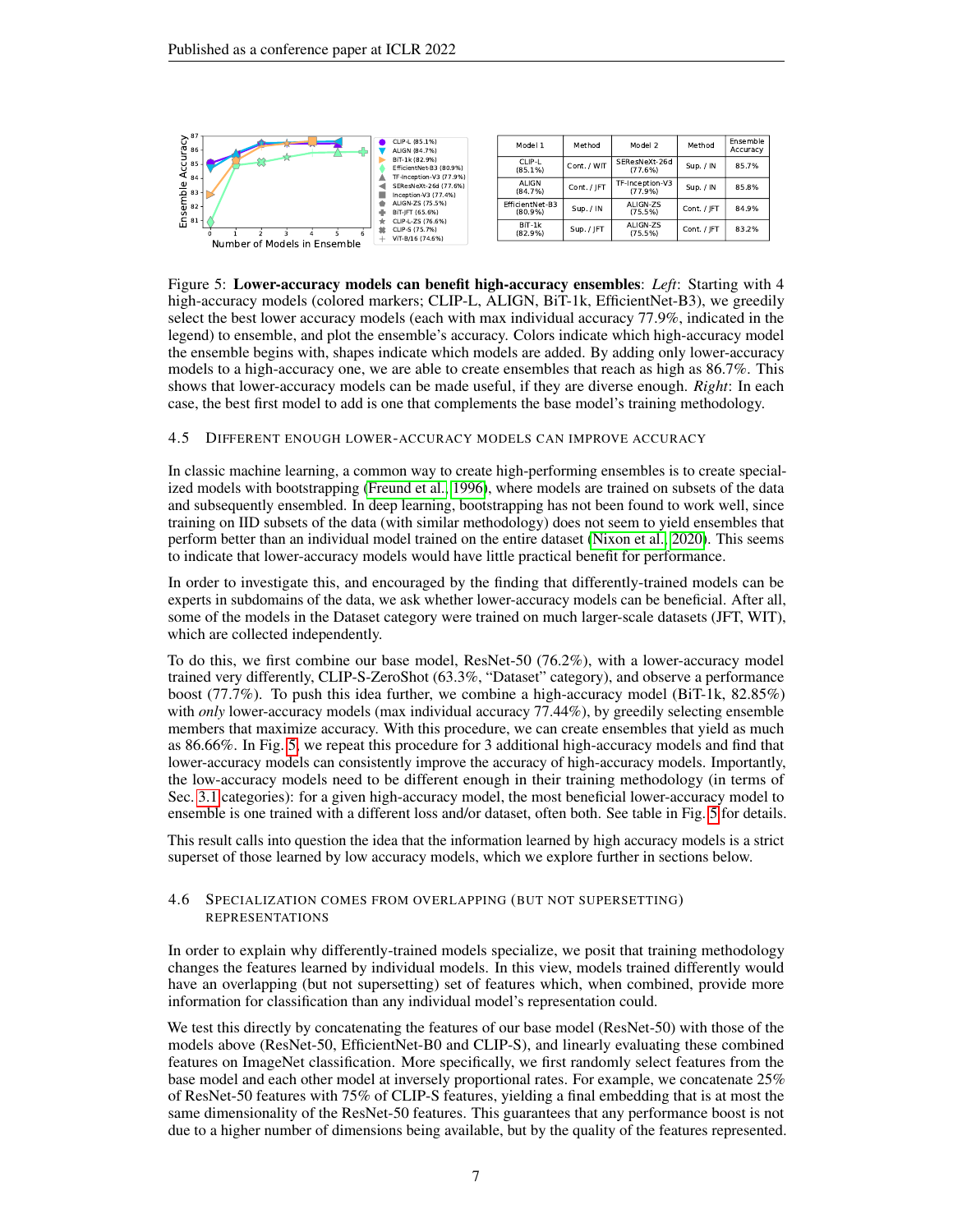

<span id="page-7-0"></span>Figure 6: Specialization comes from overlapping (not supersetting) representations. When we combine the representations of two models at different rates (Left, 25/75 using 25% of the ResNet embedding and 75% of the other model's embedding), we find that: 1) despite being smaller number of dimensions, the concatenated embeddings (Center, e.g.: 50/50) yield higher LBFGS accuracy than the complete embedding of any of the two models (100/0 or 0/100). This indicates that each model has learned overlapping, but not supersetting, features, which when combined maximize performance. 2) when we combine embeddings of models that are more differently-trained (Center, "Reinit"  $\rightarrow$ "Dataset"), we find bigger gains, indicating that divergent training induces the learning of different features. When we compress the concatenated representations using a diversity heuristic, we find that differently-trained embeddings are also more efficiently compressible, reaching higher accuracies with fewer dimensions (Right, see text for details). See Appendix for L-BFGS implementation details.

In Fig. [6](#page-7-0) (center), we see that the best performance is obtained when features are combined. Additionally, we find that combining features yields higher performance as training methodology diverges, with the best performing combination being ResNet-50 + CLIP-S. Concurrent work similarly finds that different training objectives yield different final-layer feature embeddings [\(Grigg et al., 2021\)](#page-10-12). This seems to confirm the idea that the methods used to train networks can generate diverse features, which capture information that neither embedding alone has captured.

To push this further, we ask how efficiently these representations capture important features of the data. To test this, we first compute the covariance of each dimension of embeddings from both models (e.g.: ResNet-50 and CLIP-S). This gives us a ranking of highest to lowest covariance dimensions, which we use as a measure of diversity. We then select features in order of most diverse to least diverse, and linearly evaluate them on ImageNet classification.

Fig. [6](#page-7-0) (right) shows how divergently-trained models yield more diverse (and therefore more compressible) features. We tested multiples of 256 features, and found that Reinit models needed 2304 features on average to achieve 76% accuracy. In constrast, Hyperparameter models required 2057, Architecture 1392, and Dataset only required 512 features.

#### <span id="page-7-1"></span>4.7 DOWNSTREAM TASK PERFORMANCE

With the knowledge that diverse training leads to diverse feature embeddings, we ask whether these can transfer better to downstream tasks. In order to maximize performance, we pick three of the highest accuracy models on ImageNet, that are also representative of very diverse training setups. Meta-Pseudo Labels (MPL) was the previous SOTA on ImageNet, reporting 90.24% top-1 accuracy [\(Pham et al., 2021\)](#page-11-12). It is trained with a teacher network that generate pseudo labels on unlabeled data to teach a student network, whose performance on the labeled set is then used to adapt the teacher. It is trained on the JFT-300M dataset. ViT-G/14 is the current SOTA, with 90.45% top-1 accuracy [\(Zhai et al., 2021\)](#page-12-3), when measured with EMA [\(Polyak & Juditsky, 1992\)](#page-11-15). We obtained our image embeddings without the use of EMA, so we find effective accuracy of 88.93% It is trained supervisedly, on JFT-3B, a larger version of the JFT-300M dataset. Finally, CLIP-S is a constrastive learning model trained on the WIT dataset, yielding 75.7% top-1 accuracy (with L-BFGS linear evaluation of its features on ImageNet) [\(Radford et al., 2021\)](#page-11-5). Despite being a lower accuracy model, as we will see, it is a useful model.

In order to test the downstream generalization ability of these models' learned representations, we linearly evaluate them on Pascal VOC [\(Everingham et al., 2010\)](#page-9-10) using the same evaluation method as [Kornblith et al.](#page-10-2) [\(2019\)](#page-10-2). Pascal VOC is a multi-label image classification benchmark, with 20 diverse classes ranging from vehicles, animals, household objects and people. This diversity of scenes make it an interesting downstream task to study. Performance on this benchmark is measured by 11-point mAP [Everingham et al.](#page-9-10) [\(2010\)](#page-9-10).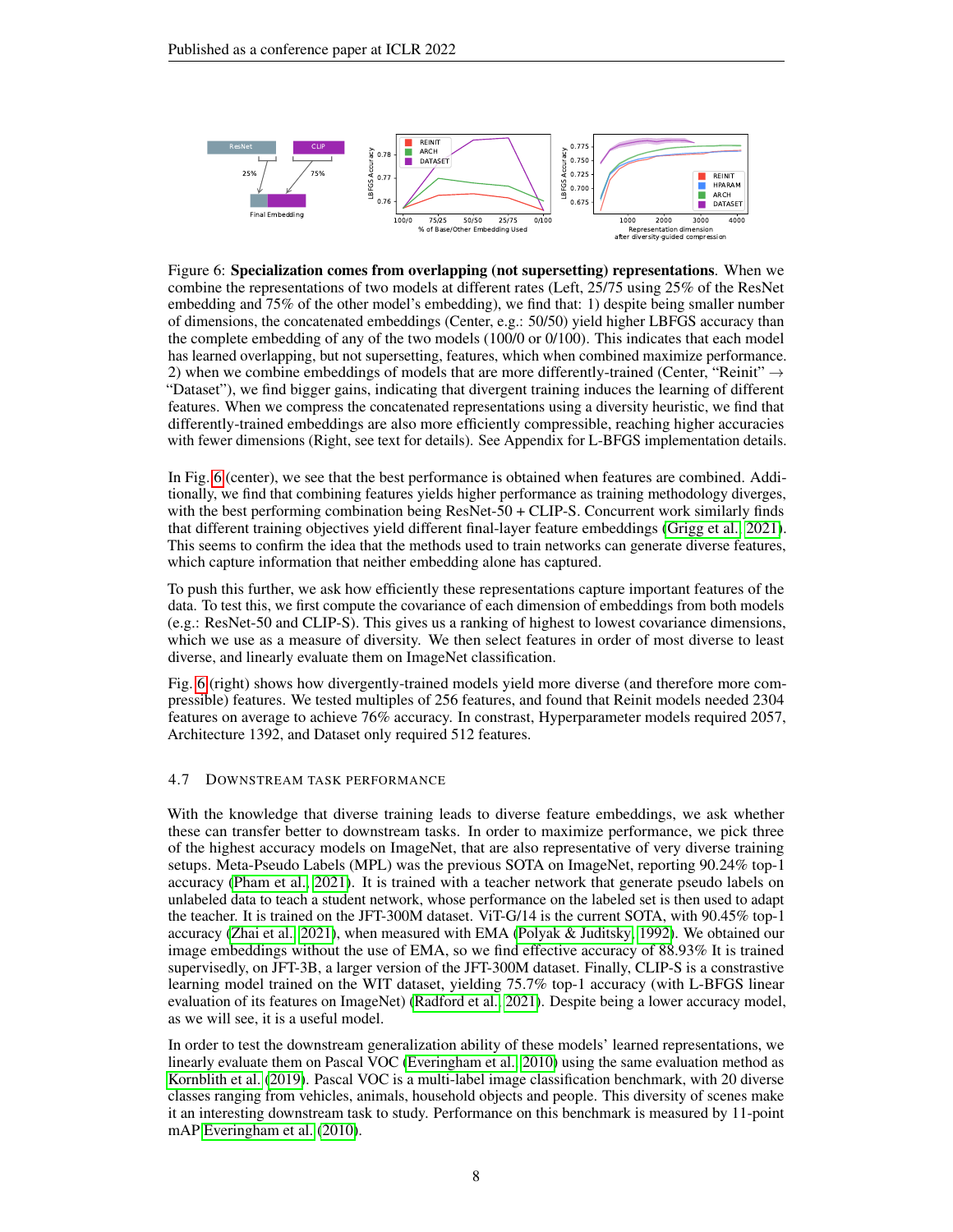

<span id="page-8-0"></span>Figure 7: Diverse training methodologies yield the best downstream performance. *Left*: The highest-accuracy ImageNet model (MPL) is not the best-performing on Pascal VOC. *Center*: CLIP-S is the model with the most prediction diversity, among the models analyzed. *Right*: Combining models that are most diverse seems to yield the biggest boost when performing stacked generalization on a downstream task (i.e.: training a linear layer on top of 2 models' concatenated embeddings).

In Fig[.7](#page-8-0) we find that, surprisingly, the highest performing model on ImageNet (MPL) is not the best performing model on VOC. We also see that the contrastive model CLIP-S deviates from the linear trend described in [Kornblith et al.](#page-10-2) [\(2019\)](#page-10-2). This is surprising since this linear trend was previously reported with really high correlation. Indeed, when compared with the other models, CLIP-S yields the most prediction diversity on ImageNet. We additionally test how the combined features perform by concatenating them pairwise and performing linear evaluation on top of these feature combinations – known as Stacked Generalization [\(Wolpert, 1992\)](#page-12-4). The highest performing model combinations (on VOC) are ones which combine differently trained models. Further, the best combinations do not even include MPL, which indicates that diversity can be better indicator of downstream performance than any single model's accuracy.

We posit that the reason diversely-trained model combinations yield highest performance on this downstream task is due to the diversity of features learned, which provide higher coverage of features captured that explain the data. This allows for better feature reuse, which is crucial for transfer learning [\(Neyshabur et al., 2020\)](#page-11-4).

#### 5 CONCLUSION

We have shown that diverse training methodologies, in particular, training with diverse optimization objectives on different large-scale datasets, can produce models that generate uncorrelated errors. These models ensemble more efficiently, attaining higher ensembling accuracy, since their different training setups allows them to specialize to different subdomains of the data. Due to this specialization, different-enough models can be useful for achieving high accuracies, even if they display low accuracies individually. Finally, we have also shown that they learn overlapping (but not supersetting) features, and that combining their embeddings can boost downstream performance.

The importance of behavior diversity has been highlighted in different fields. In signal processing, sensor fusion – the combination of signals from multiple sensors into a more accurate estimation – relies on these sensors making independent errors. In deep reinforcement learning, it has been hypothesized that maximizing the coverage of possible behaviors of an agent may help it acquire the skills that are useful [\(Eysenbach et al., 2018\)](#page-9-11). In image classification, the model is our agent, its predictions the behavior, and ensembling our sensor fusion.

Our work demonstrates that this diversity of features is possible, and highlights a key question: *why didn't SGD learn it?* Perhaps there exists an objective that can produce a single best/supersetting representation but, as we've shown, none of our existing training methodologies have found it.

If we look closely, our results may also provide clues for why this is the case. To find models with categorically different generalization behavior, we had to train them with objectives that do not directly maximize the classification accuracy we are ultimately interested in. In our collective search for novelty, we have stumbled upon the decade-old finding that some problems are best solved by methods that ignore the objective, since "the objective function does not necessarily reward the stepping stones in the search space that ultimately lead to the objective" [\(Lehman and Stanley, 2008\)](#page-10-13).

Together, our results provide encouragement for machine learning practitioners to continue creating methodologies to train high-performing models, including new frameworks & datasets, in order to expand the types of features our models learn, behaviors they exhibit, and novel ways to train them.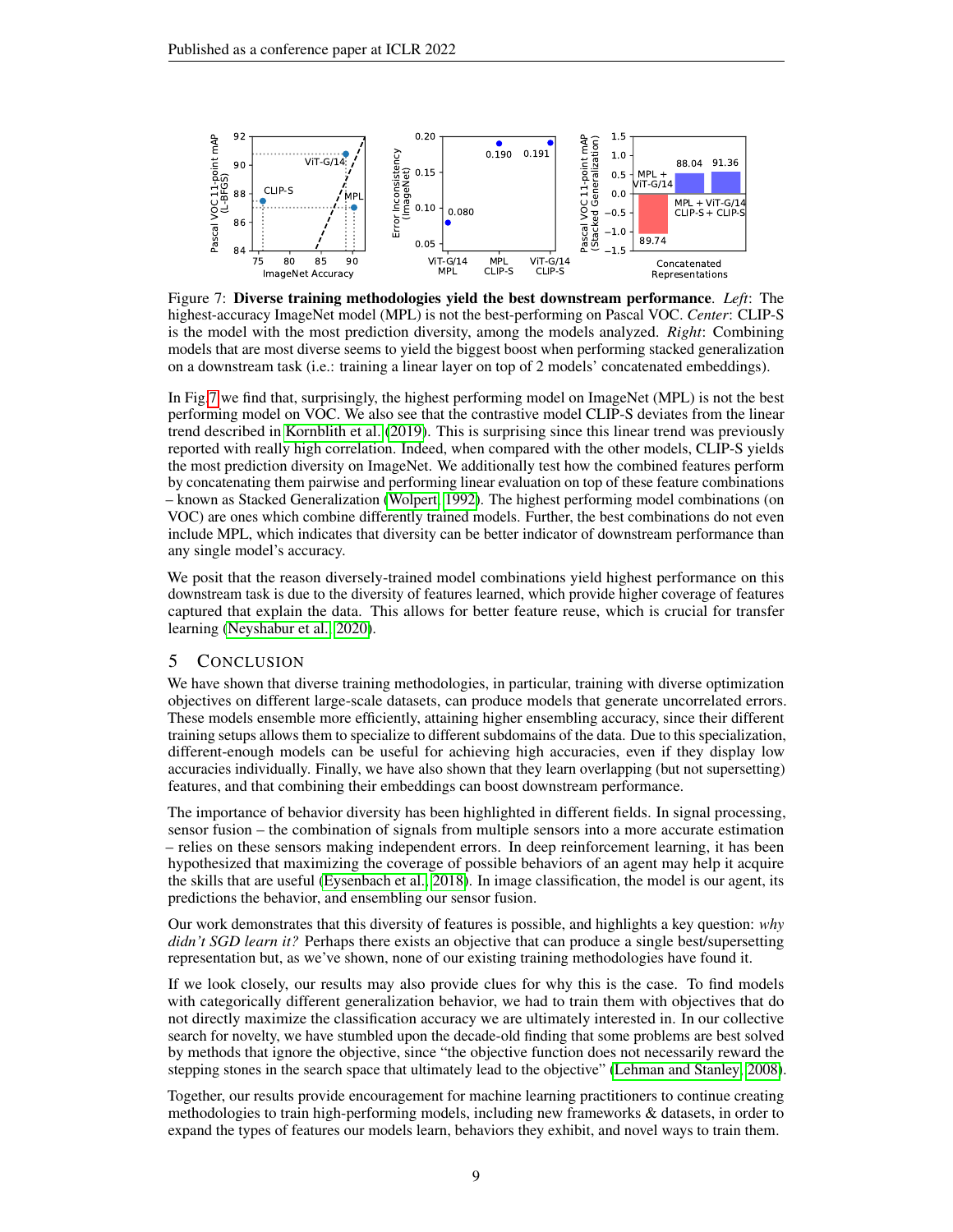#### ACKNOWLEDGMENTS

We would like to thank the following people for their early feedback, thoughtful discussions, and help over the course of this project: Becca Roelofs, Ben Poole, Simon Kornblith, Niki Parmar, Ben Caine, Keren Gu, Ethan Dyer, Anders Andreassen, Katherine Heller, Chiyuan Zhang, Jon Shlens, Tyler Scott, Gamaleldin Elsayed, Rosanne Liu, Dan Hendrycks, Samy Bengio, Hieu Pham, Thomas Unterthiner, Chao Jia, Mostafa Dehghani, Neil Houlsby, Lucas Beyer, Josip Djolonga, Rodolphe Jenatton, Benham Neyshabur, Alec Radford, and Sam Altman.

#### **REFERENCES**

- <span id="page-9-12"></span>Samira Abnar, Mostafa Dehghani, Behnam Neyshabur, and Hanie Sedghi. Exploring the limits of large scale pre-training. *arXiv preprint arXiv:2110.02095*, 2021.
- <span id="page-9-3"></span>Anders Andreassen, Yasaman Bahri, Behnam Neyshabur, and Rebecca Roelofs. The evolution of out-of-distribution robustness throughout fine-tuning. *arXiv preprint arXiv:2106.15831*, 2021.
- <span id="page-9-8"></span>Ting Chen, Simon Kornblith, Mohammad Norouzi, and Geoffrey Hinton. A simple framework for contrastive learning of visual representations. In *International conference on machine learning*, pp. 1597–1607. PMLR, 2020.
- <span id="page-9-14"></span>Yunpeng Chen, Jianan Li, Huaxin Xiao, Xiaojie Jin, Shuicheng Yan, and Jiashi Feng. Dual path networks. *arXiv preprint arXiv:1707.01629*, 2017.
- <span id="page-9-4"></span>Ekin D Cubuk, Barret Zoph, Dandelion Mane, Vijay Vasudevan, and Quoc V Le. Autoaugment: Learning augmentation policies from data. *arXiv preprint arXiv:1805.09501*, 2018.
- <span id="page-9-5"></span>Ekin D Cubuk, Barret Zoph, Jonathon Shlens, and Quoc V Le. Randaugment: Practical automated data augmentation with a reduced search space. In *Proceedings of the IEEE/CVF Conference on Computer Vision and Pattern Recognition Workshops*, pp. 702–703, 2020.
- <span id="page-9-13"></span>Alexander D'Amour, Katherine Heller, Dan Moldovan, Ben Adlam, Babak Alipanahi, Alex Beutel, Christina Chen, Jonathan Deaton, Jacob Eisenstein, Matthew D Hoffman, et al. Underspecification presents challenges for credibility in modern machine learning. *arXiv preprint arXiv:2011.03395*, 2020.
- <span id="page-9-7"></span>Alexey Dosovitskiy, Lucas Beyer, Alexander Kolesnikov, Dirk Weissenborn, Xiaohua Zhai, Thomas Unterthiner, Mostafa Dehghani, Matthias Minderer, Georg Heigold, Sylvain Gelly, et al. An image is worth 16x16 words: Transformers for image recognition at scale. *arXiv preprint arXiv:2010.11929*, 2020.
- <span id="page-9-10"></span>Mark Everingham, Luc Van Gool, Christopher KI Williams, John Winn, and Andrew Zisserman. The pascal visual object classes (voc) challenge. *International journal of computer vision*, 88(2): 303–338, 2010.
- <span id="page-9-11"></span>Benjamin Eysenbach, Abhishek Gupta, Julian Ibarz, and Sergey Levine. Diversity is all you need: Learning skills without a reward function. *arXiv preprint arXiv:1802.06070*, 2018.
- <span id="page-9-1"></span>Stanislav Fort, Huiyi Hu, and Balaji Lakshminarayanan. Deep ensembles: A loss landscape perspective. *arXiv preprint arXiv:1912.02757*, 2019.
- <span id="page-9-2"></span>Yoav Freund, Robert E Schapire, et al. Experiments with a new boosting algorithm. In *icml*, volume 96, pp. 148–156. Citeseer, 1996.
- <span id="page-9-0"></span>Robert Geirhos, Patricia Rubisch, Claudio Michaelis, Matthias Bethge, Felix A Wichmann, and Wieland Brendel. Imagenet-trained cnns are biased towards texture; increasing shape bias improves accuracy and robustness. *arXiv preprint arXiv:1811.12231*, 2018.
- <span id="page-9-9"></span>Robert Geirhos, Kristof Meding, and Felix A Wichmann. Beyond accuracy: Quantifying trial-by-trial behaviour of cnns and humans by measuring error consistency. *arXiv preprint arXiv:2006.16736*, 2020.
- <span id="page-9-6"></span>Golnaz Ghiasi, Tsung-Yi Lin, and Quoc V Le. Dropblock: A regularization method for convolutional networks. *arXiv preprint arXiv:1810.12890*, 2018.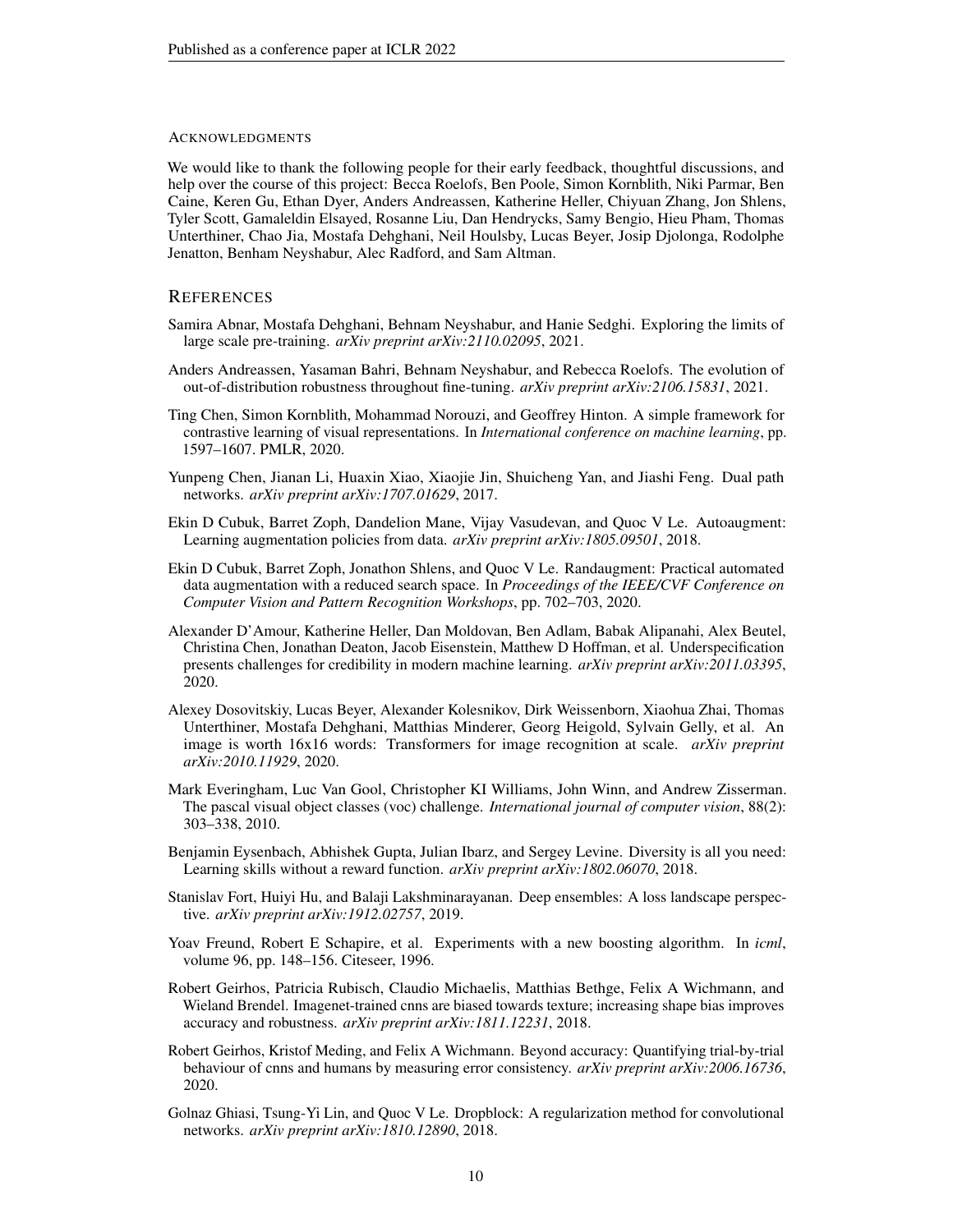- <span id="page-10-12"></span>Tom George Grigg, Dan Busbridge, Jason Ramapuram, and Russ Webb. Do self-supervised and supervised methods learn similar visual representations?, 2021.
- <span id="page-10-11"></span>Chuan Guo, Geoff Pleiss, Yu Sun, and Kilian Q Weinberger. On calibration of modern neural networks. In *International Conference on Machine Learning*, pp. 1321–1330. PMLR, 2017.
- <span id="page-10-14"></span>Kaiming He, Xiangyu Zhang, Shaoqing Ren, and Jian Sun. Deep residual learning for image recognition. In *Proceedings of the IEEE conference on computer vision and pattern recognition*, pp. 770–778, 2016.
- <span id="page-10-1"></span>Elad Hoffer, Itay Hubara, and Daniel Soudry. Fix your classifier: the marginal value of training the last weight layer. *arXiv preprint arXiv:1801.04540*, 2018.
- <span id="page-10-7"></span>Jie Hu, Li Shen, and Gang Sun. Squeeze-and-excitation networks. In *Proceedings of the IEEE conference on computer vision and pattern recognition*, pp. 7132–7141, 2018.
- <span id="page-10-8"></span>Forrest Iandola, Matt Moskewicz, Sergey Karayev, Ross Girshick, Trevor Darrell, and Kurt Keutzer. Densenet: Implementing efficient convnet descriptor pyramids. *arXiv preprint arXiv:1404.1869*, 2014.
- <span id="page-10-0"></span>Andrew Ilyas, Shibani Santurkar, Dimitris Tsipras, Logan Engstrom, Brandon Tran, and Aleksander Madry. Adversarial examples are not bugs, they are features. *arXiv preprint arXiv:1905.02175*, 2019.
- <span id="page-10-5"></span>Pavel Izmailov, Dmitrii Podoprikhin, Timur Garipov, Dmitry Vetrov, and Andrew Gordon Wilson. Averaging weights leads to wider optima and better generalization. *arXiv preprint arXiv:1803.05407*, 2018.
- <span id="page-10-3"></span>Chao Jia, Yinfei Yang, Ye Xia, Yi-Ting Chen, Zarana Parekh, Hieu Pham, Quoc V Le, Yunhsuan Sung, Zhen Li, and Tom Duerig. Scaling up visual and vision-language representation learning with noisy text supervision. *arXiv preprint arXiv:2102.05918*, 2021.
- <span id="page-10-4"></span>Alex Kendall and Yarin Gal. What uncertainties do we need in bayesian deep learning for computer vision? *arXiv preprint arXiv:1703.04977*, 2017.
- <span id="page-10-10"></span>Alexander Kolesnikov, Lucas Beyer, Xiaohua Zhai, Joan Puigcerver, Jessica Yung, Sylvain Gelly, and Neil Houlsby. Big transfer (bit): General visual representation learning. In *Computer Vision–ECCV 2020: 16th European Conference, Glasgow, UK, August 23–28, 2020, Proceedings, Part V 16*, pp. 491–507. Springer, 2020.
- <span id="page-10-2"></span>Simon Kornblith, Jonathon Shlens, and Quoc V Le. Do better imagenet models transfer better? In *Proceedings of the IEEE/CVF Conference on Computer Vision and Pattern Recognition*, pp. 2661–2671, 2019.
- <span id="page-10-15"></span>Anders Krogh and John A Hertz. A simple weight decay can improve generalization. In *Advances in neural information processing systems*, pp. 950–957, 1992.
- <span id="page-10-16"></span>Alexey Kurakin, Ian Goodfellow, Samy Bengio, Yinpeng Dong, Fangzhou Liao, Ming Liang, Tianyu Pang, Jun Zhu, Xiaolin Hu, Cihang Xie, et al. Adversarial attacks and defences competition. In *The NIPS'17 Competition: Building Intelligent Systems*, pp. 195–231. Springer, 2018.
- <span id="page-10-17"></span>Youngwan Lee and Jongyoul Park. Centermask: Real-time anchor-free instance segmentation. In *Proceedings of the IEEE/CVF conference on computer vision and pattern recognition*, pp. 13906–13915, 2020.
- <span id="page-10-13"></span>Joel Lehman and Kenneth O Stanley. Exploiting open-endedness to solve problems through the search for novelty. In *ALIFE*, pp. 329–336. Citeseer, 2008.
- <span id="page-10-9"></span>Xiang Li, Wenhai Wang, Xiaolin Hu, and Jian Yang. Selective kernel networks. In *Proceedings of the IEEE/CVF Conference on Computer Vision and Pattern Recognition*, pp. 510–519, 2019.
- <span id="page-10-6"></span>Ling Liu, Wenqi Wei, Ka-Ho Chow, Margaret Loper, Emre Gursoy, Stacey Truex, and Yanzhao Wu. Deep neural network ensembles against deception: Ensemble diversity, accuracy and robustness. In *2019 IEEE 16th international conference on mobile ad hoc and sensor systems (MASS)*, pp. 274–282. IEEE, 2019.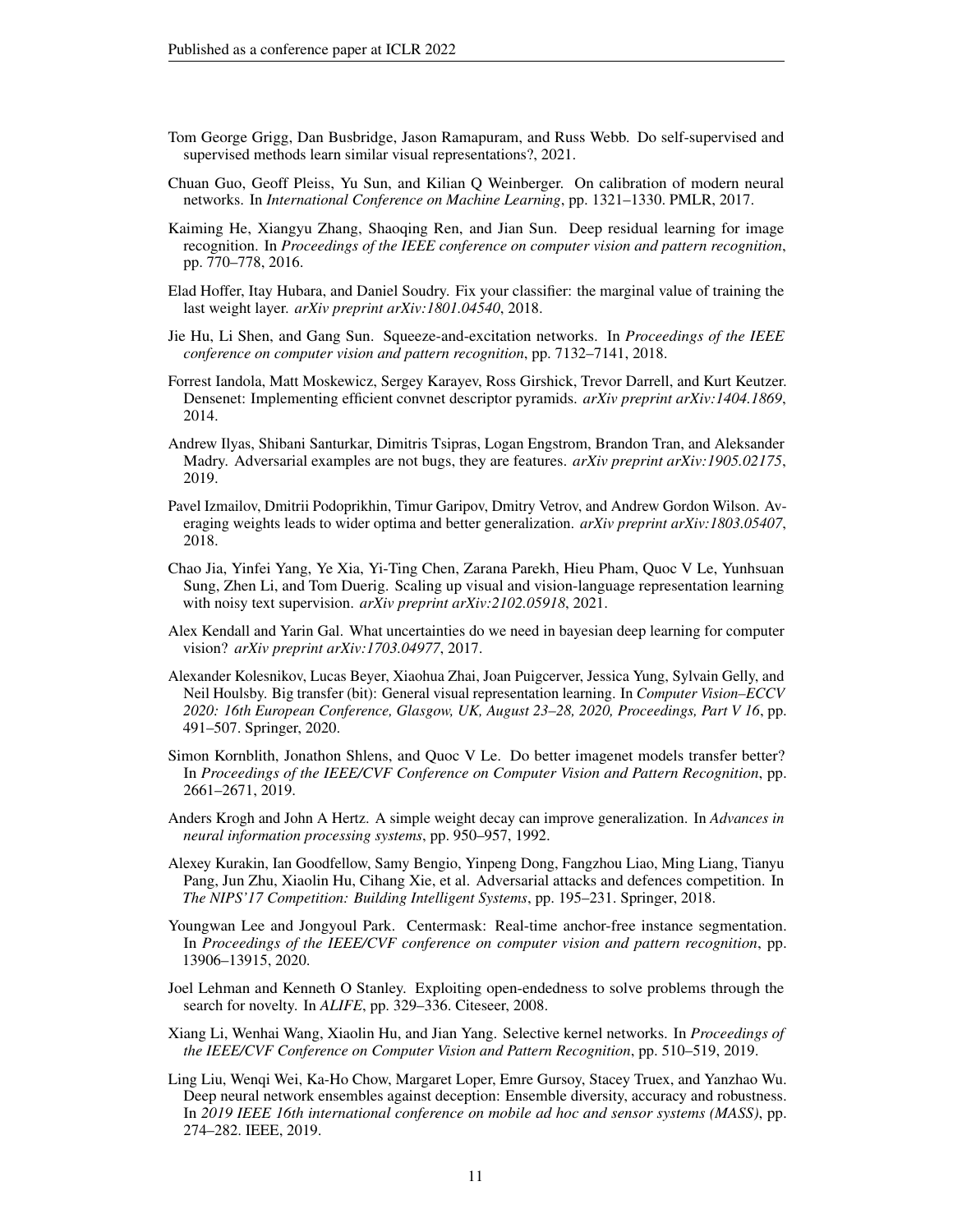- <span id="page-11-0"></span>Horia Mania, John Miller, Ludwig Schmidt, Moritz Hardt, and Benjamin Recht. Model similarity mitigates test set overuse. *arXiv preprint arXiv:1905.12580*, 2019.
- <span id="page-11-4"></span>Behnam Neyshabur, Hanie Sedghi, and Chiyuan Zhang. What is being transferred in transfer learning? *arXiv preprint arXiv:2008.11687*, 2020.
- <span id="page-11-1"></span>Jeremy Nixon, Balaji Lakshminarayanan, and Dustin Tran. Why are bootstrapped deep ensembles not better? In *"I Can't Believe It's Not Better!"NeurIPS 2020 workshop*, 2020.
- <span id="page-11-3"></span>David Opitz and Richard Maclin. Popular ensemble methods: An empirical study. *Journal of artificial intelligence research*, 11:169–198, 1999.
- <span id="page-11-2"></span>Michael P Perrone and Leon N Cooper. When networks disagree: Ensemble methods for hybrid neural networks. Technical report, BROWN UNIV PROVIDENCE RI INST FOR BRAIN AND NEURAL SYSTEMS, 1992.
- <span id="page-11-12"></span>Hieu Pham, Zihang Dai, Qizhe Xie, and Quoc V Le. Meta pseudo labels. In *Proceedings of the IEEE/CVF Conference on Computer Vision and Pattern Recognition*, pp. 11557–11568, 2021.
- <span id="page-11-15"></span>Boris T Polyak and Anatoli B Juditsky. Acceleration of stochastic approximation by averaging. *SIAM journal on control and optimization*, 30(4):838–855, 1992.
- <span id="page-11-5"></span>Alec Radford, Jong Wook Kim, Chris Hallacy, Aditya Ramesh, Gabriel Goh, Sandhini Agarwal, Girish Sastry, Amanda Askell, Pamela Mishkin, Jack Clark, et al. Learning transferable visual models from natural language supervision. *arXiv preprint arXiv:2103.00020*, 2021.
- <span id="page-11-6"></span>Benjamin Recht, Rebecca Roelofs, Ludwig Schmidt, and Vaishaal Shankar. Do imagenet classifiers generalize to imagenet? In *International Conference on Machine Learning*, pp. 5389–5400. PMLR, 2019.
- <span id="page-11-14"></span>Rebecca Roelofs, Nicholas Cain, Jonathon Shlens, and Michael C Mozer. Mitigating bias in calibration error estimation. *arXiv preprint arXiv:2012.08668*, 2020.
- <span id="page-11-16"></span>Abhijit Guha Roy, Jie Ren, Shekoofeh Azizi, Aaron Loh, Vivek Natarajan, Basil Mustafa, Nick Pawlowski, Jan Freyberg, Yuan Liu, Zach Beaver, et al. Does your dermatology classifier know what it doesn't know? detecting the long-tail of unseen conditions. *Medical Image Analysis*, 75: 102274, 2022.
- <span id="page-11-11"></span>Mark Sandler, Andrew Howard, Menglong Zhu, Andrey Zhmoginov, and Liang-Chieh Chen. Mobilenetv2: Inverted residuals and linear bottlenecks. In *Proceedings of the IEEE conference on computer vision and pattern recognition*, pp. 4510–4520, 2018.
- <span id="page-11-10"></span>Karen Simonyan and Andrew Zisserman. Very deep convolutional networks for large-scale image recognition. *arXiv preprint arXiv:1409.1556*, 2014.
- <span id="page-11-17"></span>Samarth Sinha, Homanga Bharadhwaj, Anirudh Goyal, Hugo Larochelle, Animesh Garg, and Florian Shkurti. Diversity inducing information bottleneck in model ensembles. *arXiv preprint arXiv:2003.04514*, 2020.
- <span id="page-11-7"></span>Nitish Srivastava, Geoffrey Hinton, Alex Krizhevsky, Ilya Sutskever, and Ruslan Salakhutdinov. Dropout: A simple way to prevent neural networks from overfitting. *Journal of Machine Learning Research*, 15(56):1929–1958, 2014. URL [http://jmlr.org/papers/v15/](http://jmlr.org/papers/v15/srivastava14a.html) [srivastava14a.html](http://jmlr.org/papers/v15/srivastava14a.html).
- <span id="page-11-13"></span>Chen Sun, Abhinav Shrivastava, Saurabh Singh, and Abhinav Gupta. Revisiting unreasonable effectiveness of data in deep learning era. In *Proceedings of the IEEE international conference on computer vision*, pp. 843–852, 2017.
- <span id="page-11-8"></span>Christian Szegedy, Vincent Vanhoucke, Sergey Ioffe, Jon Shlens, and Zbigniew Wojna. Rethinking the inception architecture for computer vision. In *Proceedings of the IEEE conference on computer vision and pattern recognition*, pp. 2818–2826, 2016.
- <span id="page-11-9"></span>Mingxing Tan and Quoc Le. Efficientnet: Rethinking model scaling for convolutional neural networks. In *International Conference on Machine Learning*, pp. 6105–6114. PMLR, 2019.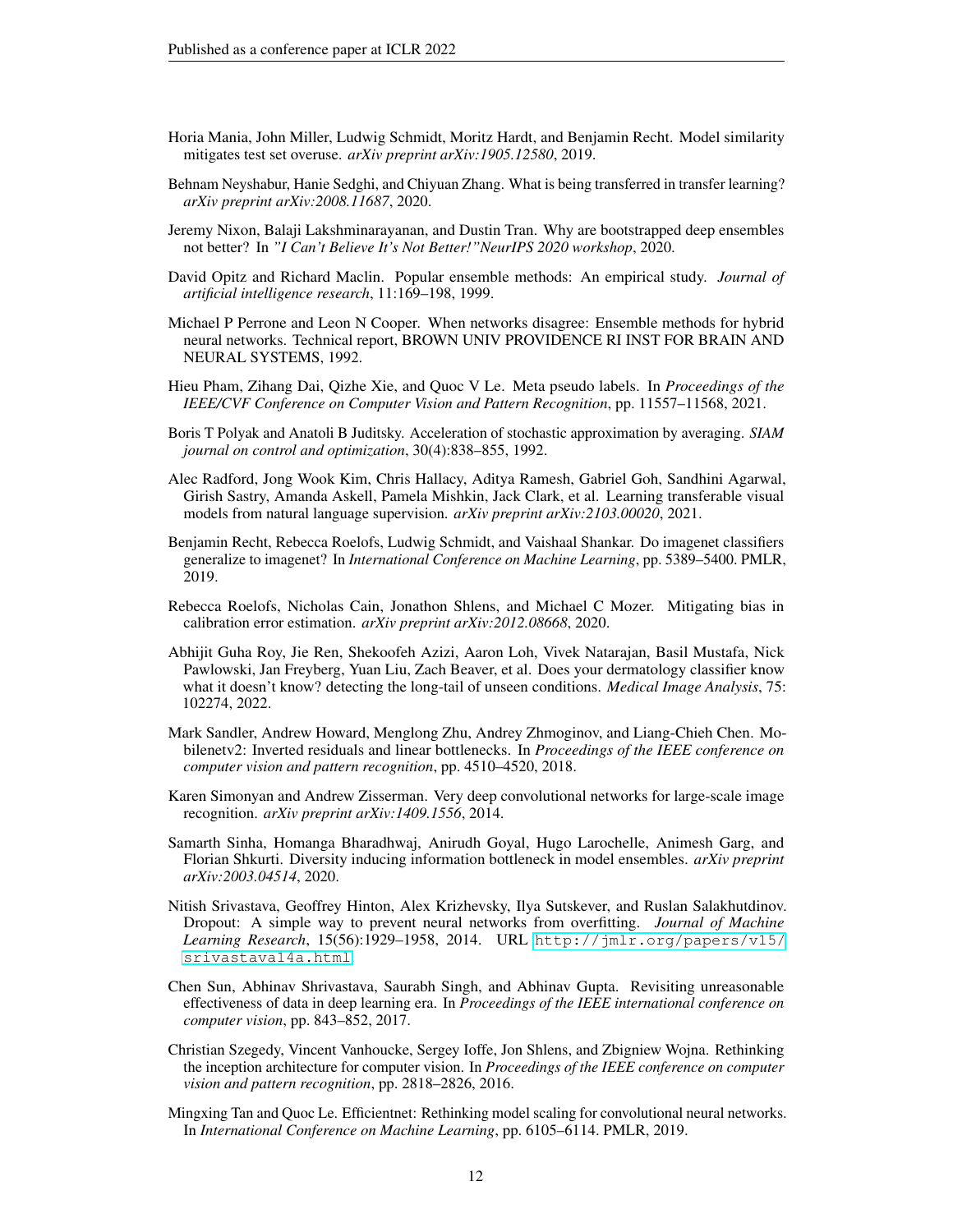- <span id="page-12-7"></span>Hugo Touvron, Matthieu Cord, Matthijs Douze, Francisco Massa, Alexandre Sablayrolles, and Hervé Jégou. Training data-efficient image transformers & distillation through attention. In *International Conference on Machine Learning*, pp. 10347–10357. PMLR, 2021.
- <span id="page-12-5"></span>Jingdong Wang, Ke Sun, Tianheng Cheng, Borui Jiang, Chaorui Deng, Yang Zhao, Dong Liu, Yadong Mu, Mingkui Tan, Xinggang Wang, et al. Deep high-resolution representation learning for visual recognition. *IEEE transactions on pattern analysis and machine intelligence*, 2020.
- <span id="page-12-0"></span>Yeming Wen, Dustin Tran, and Jimmy Ba. Batchensemble: an alternative approach to efficient ensemble and lifelong learning. *arXiv preprint arXiv:2002.06715*, 2020.
- <span id="page-12-1"></span>Florian Wenzel, Jasper Snoek, Dustin Tran, and Rodolphe Jenatton. Hyperparameter ensembles for robustness and uncertainty quantification. *arXiv preprint arXiv:2006.13570*, 2020.
- <span id="page-12-4"></span>David H Wolpert. Stacked generalization. *Neural networks*, 5(2):241–259, 1992.
- <span id="page-12-6"></span>Fisher Yu, Dequan Wang, Evan Shelhamer, and Trevor Darrell. Deep layer aggregation. In *Proceedings of the IEEE conference on computer vision and pattern recognition*, pp. 2403–2412, 2018.
- <span id="page-12-2"></span>Sheheryar Zaidi, Arber Zela, Thomas Elsken, Chris C Holmes, Frank Hutter, and Yee Teh. Neural ensemble search for uncertainty estimation and dataset shift. *Advances in Neural Information Processing Systems*, 34, 2021.
- <span id="page-12-3"></span>Xiaohua Zhai, Alexander Kolesnikov, Neil Houlsby, and Lucas Beyer. Scaling vision transformers. *arXiv preprint arXiv:2106.04560*, 2021.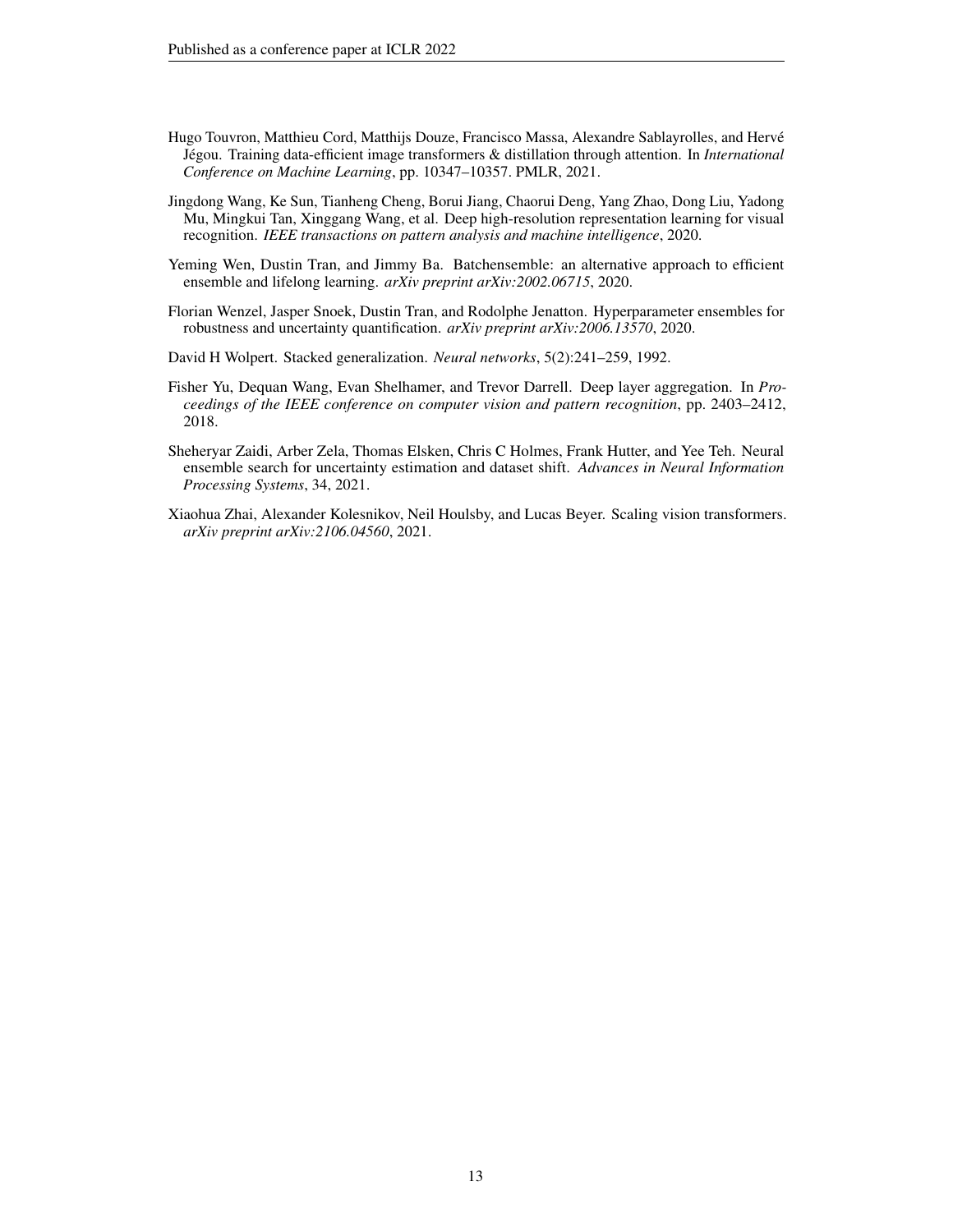# A APPENDIX

# A.1 CONCURRENT WORK

Many concurrent and recent papers have found related conclusions to ours. Here, we highlight a few of them. [Abnar et al.](#page-9-12) [\(2021\)](#page-9-12) found that when training on the same objective, as we increase the upstream accuracy, the performance of downstream tasks saturates. This is in line with our results in Sec. [4.7,](#page-7-1) that optimizing for a single objective might not capture diverse enough features for downstream performance. [D'Amour et al.](#page-9-13) [\(2020\)](#page-9-13) show that, as a result of underspecification in training, models are treated as equivalent based on their training domain performance, but can behave very differently in deployment domains.

Additionally, other recent work also finds that optimizing for diversity is beneficial: [Roy et al.](#page-11-16) [\(2022\)](#page-11-16) found that using a diverse ensemble (mixing losses and datasets) improves OOD performance in dermatology tasks. [Sinha et al.](#page-11-17) [\(2020\)](#page-11-17) explicitly optimizes for diversity of predictions using an adversarial loss, leading to improved OOD performance.

# A.2 MODEL CATEGORIZATION

In some sense, model categories are supersets of one another: when we change a model architecture, we also change the hyper-parameters used to train such architecture, to make sure that they are optimal for training this new setting. In a similar fashion, when we change the training framework (supervised to contrastive), not only do we change hyper parameters, but the architecture also changes to best suit the new learning framework. Finally, when we change dataset scales (e.g.: ImageNet  $\rightarrow$ WIT), we use the framework, architecture, and hyper parameters that allow the best performance possible on the new dataset.

# A.3 MODEL LIST PER CATEGORY

In Table [1,](#page-14-0) we list all models we used in our main analysis, Figs. [1,](#page-3-0) [2,](#page-4-0) [3,](#page-5-0) [4,](#page-5-1) [6,](#page-7-0) along with their training methodologies, calibration temperatures, individual ImageNet accuracy, error inconsistency (relative to our base model ResNet-50), and ensemble accuracy (with our base model ResNet-50). We selected these models by controlling for their individual accuracy, which helps guarantee our analysis concerns training methodology, not any individual model being inherently better.

In table [2,](#page-14-1) we list the high-accuracy models used in Figs. [5](#page-6-0) and [7.](#page-8-0) These models are higher accuracy, and provide a stronger base for ensembling.

Table [3](#page-14-2) lists low accuracy models, but which are trained with very different methodologies (relative to the typical model). They are therefore still useful (as we show), and were used in Sec. [4.5](#page-6-1) and Fig. [5.](#page-6-0)

Finally, Table [4](#page-15-0) lists other models that we trained and analyzed, but which did not reach our target accuracy range 74-78%, so were not included in the main paper analysis.

#### A.4 ADDITIONAL ERROR ANALYSIS

In Fig. [8,](#page-15-1) we reproduce Fig. [1](#page-3-0) (left), and additionally show how the number of examples where both models predict correct (center), as well as examples where both models predict incorrectly (right), both decrease. The added prediction diversity that comes with ensembling models trained differently will only be beneficial if the ensemble can efficiently convert the examples on the left, to compensate for the decreased number of examples in the center.

#### A.5 L-BFGS DETAILS

In order to train the linear classifiers, we use L-BFGS in the same setup/implementation described in [Kornblith et al.](#page-10-2) [\(2019\)](#page-10-2). We train the linear heads on top of the pre-logit representations without augmentation. We find it useful to normalize each representation before any operations (concatenation, subsampling, etc). In the first part of Section [4.6,](#page-6-2) the portions of each representation are picked randomly (e.g.: random 25% dimensions of ResNet, and random 75% dimensions of CLIP), and then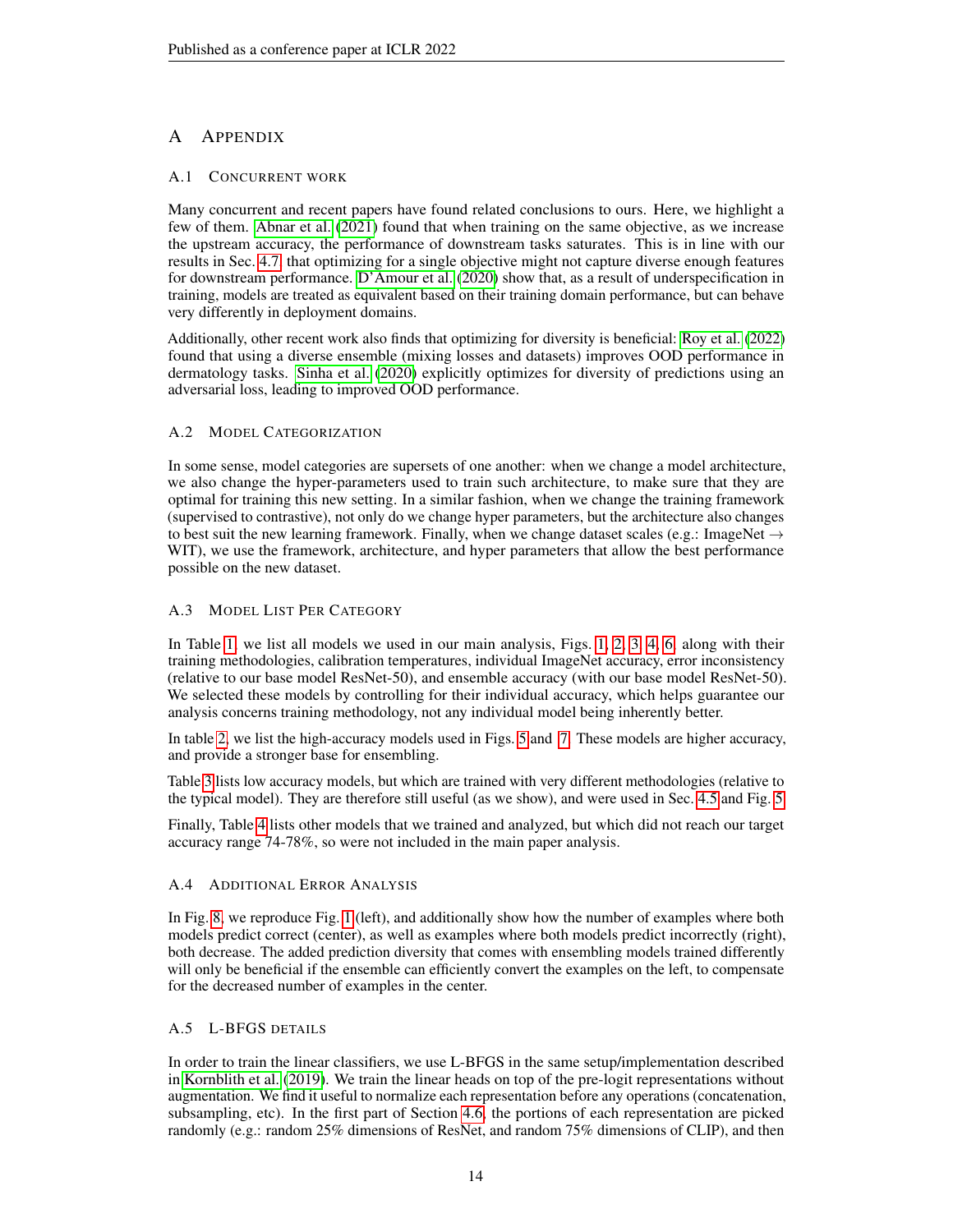| Model                            | Citation                    | Method        | Prediction<br>Head Type | Calibration<br>Temp | ImageNet<br>Acc | Error<br>Inconsistency<br>$(w/ResNet-50)$ | Category       | Ensemble Acc<br>$(w/ResNet-50)$ |
|----------------------------------|-----------------------------|---------------|-------------------------|---------------------|-----------------|-------------------------------------------|----------------|---------------------------------|
| ResNet-50                        | He et al. (2016)            | Sup. / IN     | Trained                 | 1.10                | 76.20%          | 0.0850                                    | <b>REINIT</b>  | 77.31%                          |
| ResNet-101x0.5                   |                             | Sup. / IN     | Trained                 | 1.00                | 74.27%          | 0.0972                                    | <b>HPARAM</b>  | 76.73%                          |
| ResNet-50 (Dropout 0.1)          | Srivastava et al. (2014)    | Sup. / IN     | Trained                 | 1.10                | 76.90%          | 0.0853                                    | <b>HPARAM</b>  | 77.23%                          |
| ResNet-50 (Dropout 0.2)          |                             | Sup. / IN     | Trained                 | 1.10                | 75.85%          | 0.0883                                    | <b>HPARAM</b>  | 77.27%                          |
| ResNet-50 (Dropout 0.3)          |                             | Sup. / IN     | Trained                 | 1.10                | 75.43%          | 0.0910                                    | <b>HPARAM</b>  | 77.12%                          |
| ResNet-50 (Dropout 0.4)          |                             | Sup. / IN     | Trained                 | 1.10                | 75.37%          | 0.0928                                    | <b>HPARAM</b>  | 77.12%                          |
| ResNet-50 (Dropout 0.5)          |                             | Sup. / IN     | Trained                 | 1.10                | 75.03%          | 0.0965                                    | <b>HPARAM</b>  | 77.06%                          |
| ResNet-50 (Dropout 0.6)          |                             | Sup. / IN     | Trained                 | 1.10                | 74.72%          | 0.1006                                    | <b>HPARAM</b>  | 77.01%                          |
| ResNet-50 (Dropout 0.7)          |                             | Sup. / IN     | Trained                 | 1.10                | 74.48%          | 0.1058                                    | <b>HPARAM</b>  | 76.89%                          |
| ResNet-50 (Label Smoothing 0.1)  | Szegedy et al. (2016)       | Sup. / IN     | Trained                 | 0.90                | 76.22%          | 0.0877                                    | <b>HPARAM</b>  | 77.30%                          |
| ResNet-50 (Label Smoothing 0.2)  |                             | Sup. / IN     | Trained                 | 0.80                | 76.24%          | 0.0911                                    | <b>HPARAM</b>  | 77.44%                          |
| ResNet-50 (Label Smoothing 0.3)  |                             | Sup. / IN     | Trained                 | 0.80                | 75.74%          | 0.0969                                    | <b>HPARAM</b>  | 77.26%                          |
| ResNet-50 (Label Smoothing 0.4)  |                             | Sup. / IN     | Trained                 | 0.70                | 75.70%          | 0.0996                                    | <b>HPARAM</b>  | 77.31%                          |
| ResNet-50 (Label Smoothing 0.5)  |                             | Sup. / IN     | Trained                 | 0.70                | 75.51%          | 0.1030                                    | <b>HPARAM</b>  | 77.26%                          |
| ResNet-50 (Label Smoothing 0.6)  |                             | Sup. / IN     | Trained                 | 0.70                | 75.03%          | 0.1063                                    | <b>HPARAM</b>  | 77.00%                          |
| ResNet-50 (Label Smoothing 0.7)  |                             | Sup. / IN     | Trained                 | 0.70                | 74.54%          | 0.1071                                    | <b>HPARAM</b>  | 76.80%                          |
| ResNet-50 (Label Smoothing 0.8)  |                             | Sup. / IN     | Trained                 | 0.80                | 74.28%          | 0.1130                                    | <b>HPARAM</b>  | 76.98%                          |
| ResNet-50 (DropBlock 34, 0.9)    | Ghiasi et al. (2018)        | Sup. / IN     | Trained                 | 1.00                | 74.98%          | 0.0891                                    | <b>HPARAM</b>  | 76.84%                          |
|                                  |                             |               | Trained                 | 1.00                | 74.87%          | 0.0895                                    | <b>HPARAM</b>  | 76.72%                          |
| ResNet-50 (DropBlock 1234, 0.9)  |                             | Sup. / IN     | Trained                 | 1.10                |                 |                                           |                |                                 |
| ResNet-50 (Learning Rate 0.05)   |                             | Sup. / IN     |                         |                     | 75.56%          | 0.0871                                    | <b>HPARAM</b>  | 77.10%                          |
| ResNet-50 (Learning Rate 0.2)    |                             | Sup. / IN     | Trained                 | 1.10<br>1.20        | 76.07%          | 0.0858<br>0.1027                          | <b>HPARAM</b>  | 77.35%                          |
| ResNet-50 (Weight Decay 0.00001) | Krogh & Hertz (1992)        | Sup. / IN     | Trained                 |                     | 74.13%          |                                           | <b>HPARAM</b>  | 76.70%                          |
| ResNet-50 (Weight Decay 0.00005) |                             | Sup. / IN     | Trained                 | 1.10                | 75.87%          | 0.0866                                    | <b>HPARAM</b>  | 77.23%                          |
| ResNet-50 (Weight Decay 0.0002)  |                             | Sup. / IN     | Trained                 | 1.10                | 75.79%          | 0.0865                                    | <b>HPARAM</b>  | 77.16%                          |
| ResNet-50 (LR 0.05, WD 0.0002)   |                             | Sup. / IN     | Trained                 | 1.10                | 75.58%          | 0.0856                                    | <b>HPARAM</b>  | 77.08%                          |
| ResNet-50 (LR 0.2, WD 0.00005)   |                             | Sup. / IN     | Trained                 | 1.10                | 76.36%          | 0.0864                                    | <b>HPARAM</b>  | 77.49%                          |
| ResNet-50 (LR 1.0, WD 0.00001)   |                             | Sup. / IN     | Trained                 | 1.20                | 75.71%          | 0.1011                                    | <b>HPARAM</b>  | 77.53%                          |
| EfficientNet-B0                  | Tan & Le (2019)             | Sup. / IN     | Trained                 | 0.90                | 76.88%          | 0.1136                                    | <b>ARCH</b>    | 78.65%                          |
| SK-ResNet-34                     | Li et al. (2019)            | Sup. / IN     | Trained                 | 0.90                | 76.91%          | 0.1099                                    | ARCH           | 78.52%                          |
| MobileNet-V2                     | Sandler et al. (2018)       | Sup. / IN     | Trained                 | 0.90                | 77.29%          | 0.1033                                    | <b>ARCH</b>    | 78.48%                          |
| VGG19 BatchNorm                  | Simonyan & Zisserman (2014) | Sup. / IN     | Trained                 | 1.10                | 74.22%          | 0.1232                                    | ARCH           | 77.45%                          |
| Legacy-SEResNet-34               | Hu et al. (2018)            | Sup. / IN     | Trained                 | 1.10                | 74.81%          | 0.1206                                    | <b>ARCH</b>    | 77.70%                          |
| Legacy-SEResNet-50               | Hu et al. (2018)            | Sup. / IN     | Trained                 | 0.90                | 77.64%          | 0.1144                                    | <b>ARCH</b>    | 79.11%                          |
| SEResNeXt-26d                    | Hu et al. (2018)            | Sup. / IN     | Trained                 | 0.90                | 77.60%          | 0.1187                                    | ARCH           | 79.25%                          |
| DenseNet-Blur-121d               | Iandola et al. (2014)       | Sup. / IN     | Trained                 | 0.90                | 76.58%          | 0.1082                                    | <b>ARCH</b>    | 78.22%                          |
| DenseNet-121                     | Iandola et al. (2014)       | Sup. / IN     | Trained                 | 0.80                | 75.57%          | 0.1076                                    | <b>ARCH</b>    | 77.70%                          |
| Inception-V3                     | Szegedy et al. (2016)       | Sup. / IN     | Trained                 | 1.00                | 77.44%          | 0.1270                                    | <b>ARCH</b>    | 79.49%                          |
| TF-Inception-V3                  | Szegedy et al. (2016)       | Sup. / IN     | Trained                 | 1.00                | 77.86%          | 0.1259                                    | ARCH           | 79.65%                          |
| Adv Inception-V3                 | Kurakin et al. (2018)       | Sup. / IN     | Trained                 | 1.00                | 77.58%          | 0.1252                                    | <b>ARCH</b>    | 79.41%                          |
| HRNet-W18-Small                  | Wang et al. (2020)          | Sup. / IN     | Trained                 | 1.00                | 75.13%          | 0.1143                                    | <b>ARCH</b>    | 77.78%                          |
| <b>DPN-68</b>                    | Chen et al. (2017)          | Sup. / IN     | Trained                 | 1.20                | 76.31%          | 0.1141                                    | <b>ARCH</b>    | 78.44%                          |
| $DLA-60$                         | Yu et al. (2018)            | Sup. / IN     | Trained                 | 1.10                | 77.02%          | 0.1064                                    | ARCH           | 78.35%                          |
| ESE-VoVNet                       | Lee & Park (2020)           | Sup. / IN     | Trained                 | 0.80                | 76.80%          | 0.1159                                    | <b>ARCH</b>    | 78.62%                          |
| $ViT-B/16$                       | Dosovitskiy et al. (2020)   | Sup. $/$ IN   | Trained                 | 1.70                | 74.55%          | 0.1472                                    | ARCH           | 78.85%                          |
| SimCLR                           | Chen et al. (2020)          | Cont. / IN    | <b>Fine Tuned</b>       | 1.00                | 75.60%          | 0.1277                                    | <b>FWORK</b>   | 78.35%                          |
| ViT-DeiT-Tiny                    | Touvron et al. (2021)       | Sup. / IN     | Distilled               | 1.00                | 74.50%          | 0.1247                                    | <b>FWORK</b>   | 77.93%                          |
| ViT-S/16                         | Dosovitskiy et al. (2020)   | Sup. / IN-21k | Trained                 | 0.90                | 77.86%          | 0.1249                                    | <b>DATASET</b> | 79.73%                          |
| <b>ALIGN-ZS</b>                  | Jia et al. (2021)           | Cont. / ALIGN | Zero Shot               | 0.30                | 75.50%          | 0.2295                                    | <b>DATASET</b> | 83.42%                          |
| CLIP-S                           | Radford et al. (2021)       | Cont. / WIT   | L-BFGS                  | 0.90                | 75.67%          | 0.1687                                    | <b>DATASET</b> | 80.42%                          |
| CLIP-L-ZS                        | Radford et al. (2021)       | Cont. / WIT   | Zero Shot               | 1.10                | 76.57%          | 0.2140                                    | <b>DATASET</b> | 83.22%                          |

<span id="page-14-0"></span>Table 1: Models Used. These models are all within the 74-78% accuracy range, of which we base our main results. "Sup." indicates supervised learning, "Cont." constrastive learning. "IN" indicates ImageNet.

| Model           | Citation                  | Method                       | Prediction<br>Head Type | Calibration<br>Temp | ImageNet<br>Acc | Error<br>Inconsistency<br>$(w/ResNet-50)$ | Category       | Ensemble Acc<br>$(w/ResNet-50)$ |
|-----------------|---------------------------|------------------------------|-------------------------|---------------------|-----------------|-------------------------------------------|----------------|---------------------------------|
| EfficientNet-B3 | Tan & Le (2019)           | Sun. / IN                    | Trained                 | 0.90                | 80.89%          | 0.1147                                    | <b>ARCH</b>    | 80.98%                          |
| ALIGN           | Jia et al. (2021)         | Constrastive / ALIGN Dataset | L-BFGS                  | 1.00                | 84.71%          | 0.1684                                    | <b>DATASET</b> | 85.50%                          |
| $ViT-H/14$      | Dosovitskiy et al. (2020) | Sup. / JFT                   | Trained                 | 1.10                | 88.31%          | 0.1646                                    | <b>DATASET</b> | 87.48%                          |
| $ViT-G/14$      | Zhai et al. (2021)        | Sup. / JFT                   | Trained                 | 1.40                | 88.93%          | 0.1801                                    | <b>DATASET</b> | 88.40%                          |
| MPL             | Pham et al. $(2021)$      | Pseudo-Label / JFT           | Trained                 | 0.90                | 90.24%          | 0.1741                                    | <b>DATASET</b> | 88.97%                          |
| CLIP-L          | Radford et al. (2021)     | Contrastive / WIT            | L-BFGS                  | 1.00                | 85.04%          | 0.1638                                    | <b>DATASET</b> | 85.36%                          |
| $BiT-1k$        | Kolesnikov et al. (2020)  | Sup. / JFT                   | Fine Tuned              | 1.20                | 82.85%          | 0.1593                                    | <b>DATASET</b> | 84.28%                          |

<span id="page-14-1"></span>Table 2: High Accuracy Models. These models are all above the 80% accuracy. "Sup." indicates supervised learning, "Cont." constrastive learning. "IN" indicates ImageNet.

| Model                       | Citation                                          | Method                         | Prediction<br><b>Head Type</b> | Calibration<br>Temp | ImageNet<br>Acc  | Error<br>Inconsistency<br>$(w/ResNet-50)$ | Category                         | Ensemble Acc<br>$(w/ResNet-50)$ |
|-----------------------------|---------------------------------------------------|--------------------------------|--------------------------------|---------------------|------------------|-------------------------------------------|----------------------------------|---------------------------------|
| CLIP-S-ZS<br><b>BiT-JFT</b> | Radford et al. (2021)<br>Kolesnikov et al. (2020) | ' WIT<br>Cont. /<br>Sup. / JFT | Zero Shot<br>Class Mapping     | 0.01<br>0.02        | 63.25%<br>65.63% | 0.2675<br>0.2744                          | <b>DATASET</b><br><b>DATASET</b> | 78.01%<br>77.93%                |

<span id="page-14-2"></span>Table 3: Low Accuracy Models. These models are all below the 74% target accuracy, but they are trained with very different methodologies (relative to typical models), so we include them in a few analyses, as indicated in main text. "Sup." indicates supervised learning, "Cont." constrastive learning. "Class Mapping" indicates that the model's original JFT class vector was used, and a mapping of JFT-to-ImageNet classes was used to obtain the final prediction logits.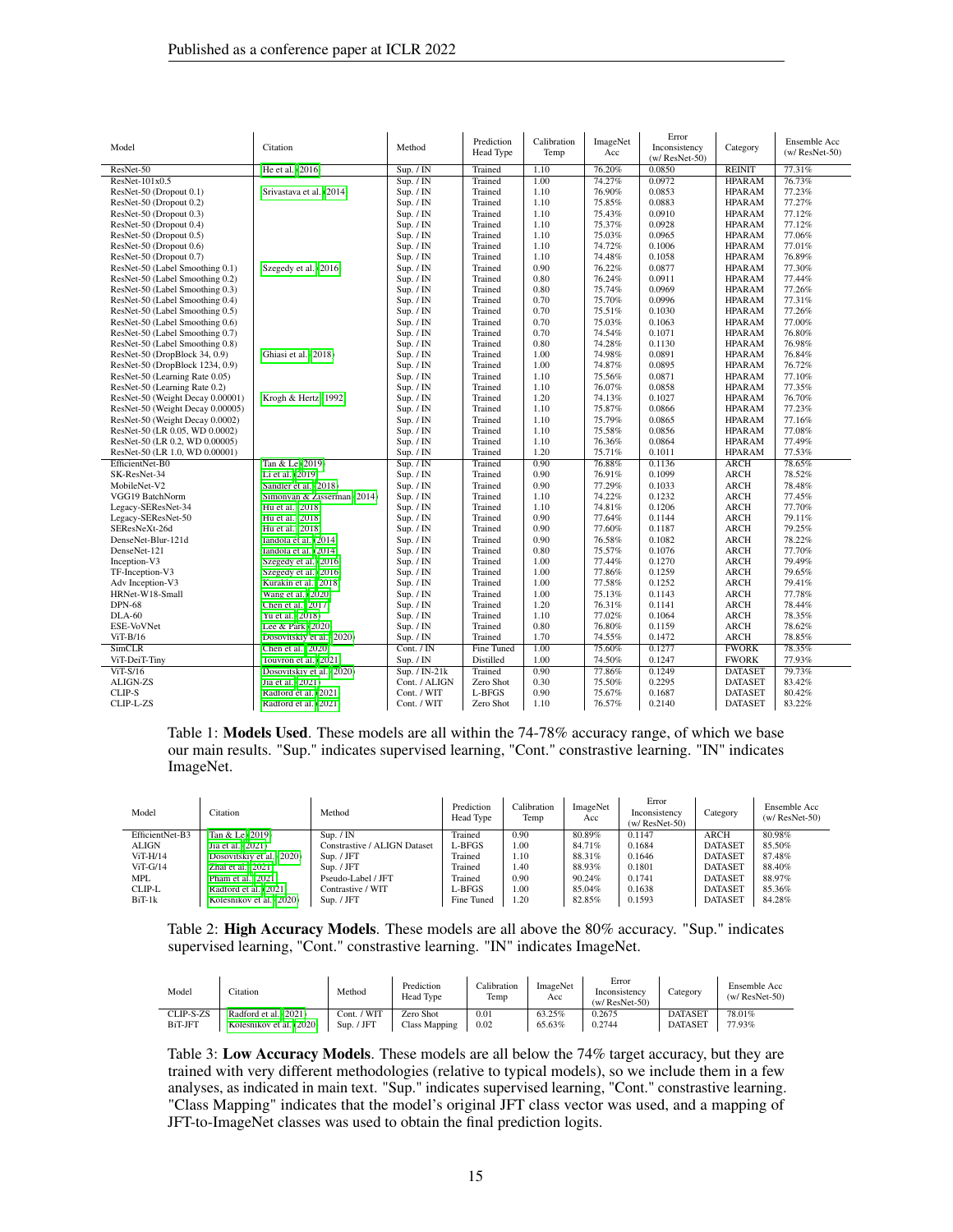| Model                           | Method                 | Prediction<br>Head Type | ImageNet<br>Acc | Category      |
|---------------------------------|------------------------|-------------------------|-----------------|---------------|
| ResNet-101                      | Sup. $/ \overline{IN}$ | Trained                 | 78.42%          | <b>HPARAM</b> |
| $ResNet-50x2$                   | Sup. / IN              | Trained                 | 78.70%          | <b>HPARAM</b> |
| ResNet-50 (Dropout 0.8)         | Sup. / IN              | Trained                 | 73.68%          | <b>HPARAM</b> |
| ResNet-50 (Dropout 0.9)         | Sup. / IN              | Trained                 | 72.48%          | <b>HPARAM</b> |
| ResNet-50 (Label Smoothing 0.9) | Sup. / IN              | Trained                 | 72.63%          | <b>HPARAM</b> |
| ResNet-50 (DropBlock 34, 0.1)   | Sup. / IN              | Trained                 | 29.88%          | <b>HPARAM</b> |
| ResNet-50 (DropBlock 34, 0.2)   | Sup. / IN              | Trained                 | 50.17%          | <b>HPARAM</b> |
| ResNet-50 (DropBlock 34, 0.3)   | Sup. / IN              | Trained                 | 58.01%          | <b>HPARAM</b> |
| ResNet-50 (DropBlock 34, 0.4)   | Sup. / IN              | Trained                 | 62.50%          | <b>HPARAM</b> |
| ResNet-50 (DropBlock 34, 0.5)   | Sup. / IN              | Trained                 | 66.19%          | <b>HPARAM</b> |
| ResNet-50 (DropBlock 34, 0.6)   | Sup. / IN              | Trained                 | 68.73%          | <b>HPARAM</b> |
| ResNet-50 (DropBlock 34, 0.7)   | Sup. / IN              | Trained                 | 70.95%          | <b>HPARAM</b> |
| ResNet-50 (DropBlock 34, 0.8)   | Sup. / IN              | Trained                 | 73.33%          | <b>HPARAM</b> |
| ResNet-50 (DropBlock 1234, 0.1) | Sup. / IN              | Trained                 | 27.19%          | <b>HPARAM</b> |
| ResNet-50 (DropBlock 1234, 0.2) | Sup. / IN              | Trained                 | 47.27%          | <b>HPARAM</b> |
| ResNet-50 (DropBlock 1234, 0.3) | Sup. / IN              | Trained                 | 55.59%          | <b>HPARAM</b> |
| ResNet-50 (DropBlock 1234, 0.4) | Sup. / IN              | Trained                 | 60.63%          | <b>HPARAM</b> |
| ResNet-50 (DropBlock 1234, 0.5) | Sup. / IN              | Trained                 | 64.57%          | <b>HPARAM</b> |
| ResNet-50 (DropBlock 1234, 0.6) | Sup. / IN              | Trained                 | 67.68%          | <b>HPARAM</b> |
| ResNet-50 (DropBlock 1234, 0.7) | Sup. / IN              | Trained                 | 70.35%          | <b>HPARAM</b> |
| ResNet-50 (DropBlock 1234, 0.8) | Sup. / IN              | Trained                 | 72.73%          | <b>HPARAM</b> |
| ResNet-50 (Learning Rate 0.01)  | Sup. $/$ IN            | Trained                 | 69.88%          | <b>HPARAM</b> |
| ResNet-50 (Learning Rate 1.0)   | Sup. / IN              | Trained                 | 73.53%          | <b>HPARAM</b> |
| ResNet-50 (Weight Decay 0.001)  | Sup. / IN              | Trained                 | 72.06%          | <b>HPARAM</b> |
| ResNet-50 (LR 0.01, WD 0.001)   | Sup. / IN              | Trained                 | 73.90%          | <b>HPARAM</b> |

<span id="page-15-0"></span>Table 4: Other Models. These hyper-parameter sweeps were trained, but did not fit our target 74-78% accuracy range, so we did not use them in our main analyses. "Sup." indicates supervised learning, "IN" indicates ImageNet.

concatenated. In the second part, the two representations are first concatenated then dimensions are selected based on the diversity criteria.

A.6 EXTRA FIGURES FOR REVIEWERS



<span id="page-15-1"></span>Figure 8: As training methodology diverges, errors become uncorrelated. The number of test examples where only one model predicts correctly increases (Left, same as "Error Inconsistency" in Fig. [1\)](#page-3-0). Similarly, the number of examples where both models predict correctly (Center) and neither model predicts correctly (Right) decreases. For the most diverse training methodology ("Dataset", purple), we find more examples with inconsistent errors (left) than examples where both models predict correctly (right). This means that for an ensemble to perform better than another, it needs to resolve these inconsistent errors efficiently, to compensate for the decrease in the examples in the center plot.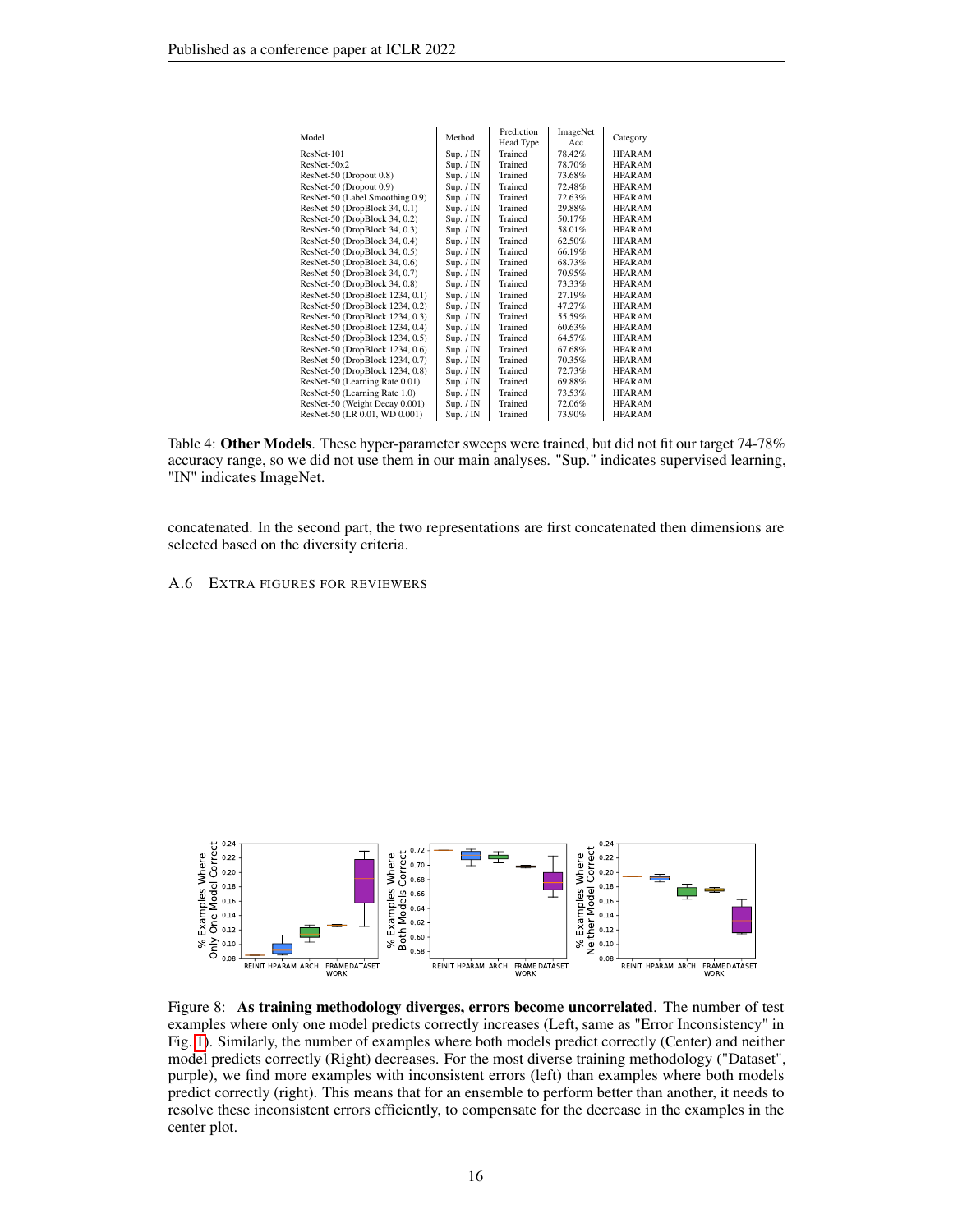

Figure 9: **Justification for**  $\theta$ . The white dotted lines represent the thresholds where an example's ensemble prediction will correspond to the higher-confidence-model's top-1 prediction. Theta measures distances in a way that aligns with these thresholds, allowing us to visualize the number of correctly-classified examples at a glance (by looking at the number of examples to the right/left of the dotted lines in Fig [3\)](#page-5-0). Because y-x does not align with this threshold, it's harder to visualize the effect of specialization on performance, as can be seen by the histograms.



Figure 10: Conversion rate of examples where "neither model" is correct individually. We find that, as training methodology diverges, the conversion rate of these examples increases: Reinit (94 converted out of 7154 examples), Architecture (190 / 6246), Dataset (355 / 5192). This is consistent with our finding that different training methodologies create more efficient ensembles. We note that despite the higher conversion rate, a bigger effect on performance is in the decrease of examples where neither is correct  $(7154 - 6246 - 5192)$ .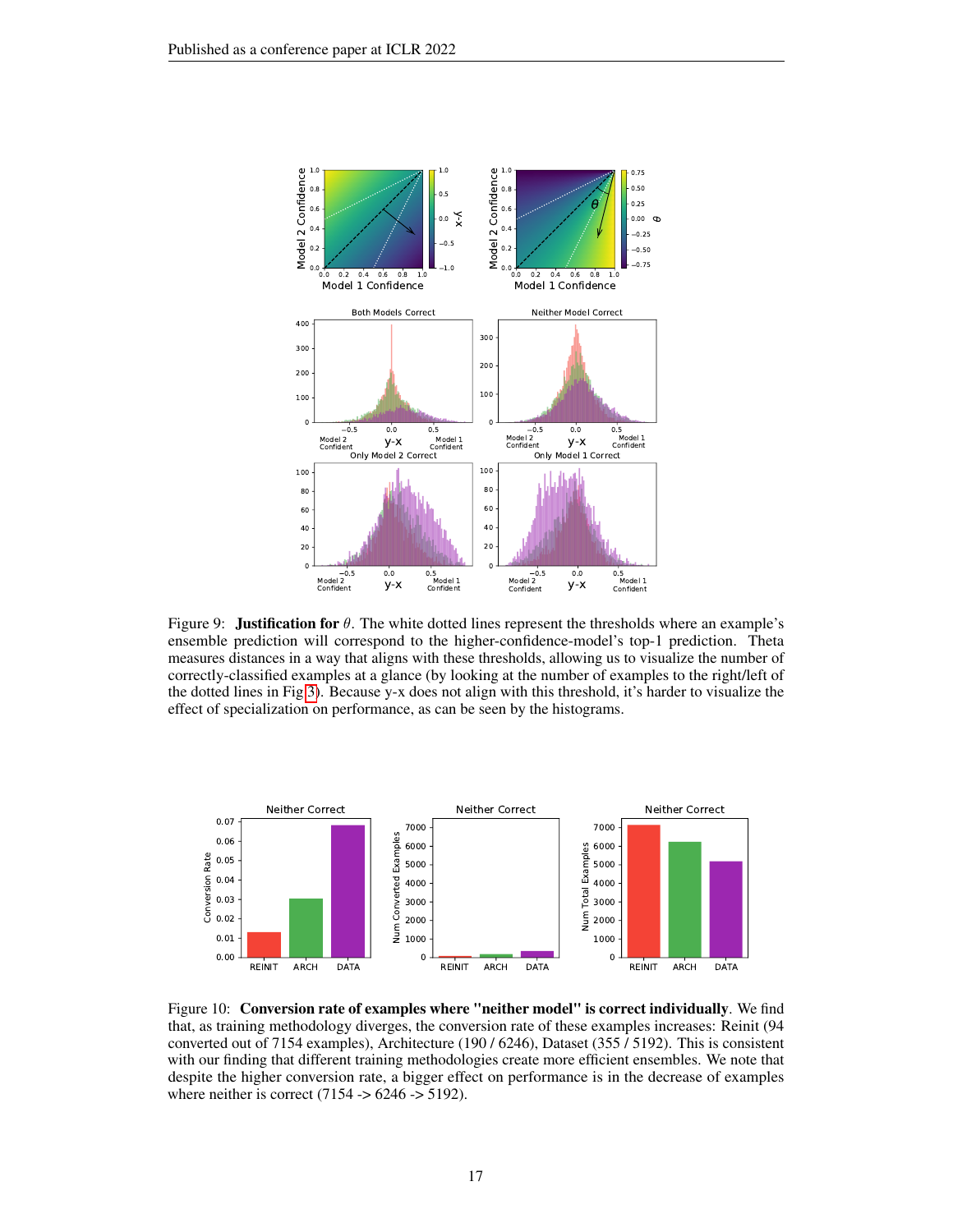

Figure 11: Interpolating between ensemble members. *Left*: We interpolate between the two models in the ensemble using a single parameter, and find that the optimal interpolating parameter seems to be at or near 0.5 (i.e.: it's just as good to simply average the logits with equal weight). We suspect this is because the calibration performed on the models before ensembling guarantees that the confidences are appropriately scaled already. *Right*: In order to further investigate whether specialization can yield better-weighted ensembles, we also perform a class-aware interpolation, where t=0 means nature classes get their logits from ResNet (and human classes get their logits from the other model), and vice versa for t=1. We find that for the ResNet+CLIP ensemble,  $t < 0.5$  is optimal, which is consistenct with our finding of ResNet/CLIP specialization. We note however that the boost is marginal  $(80.424\% \rightarrow 80.452\%$ , less than 15 images).



Figure 12: Specialization of CLIP-S and SimCLR. We find that these two models seem to also specialize in a way that is aligned with anthropogenic/nature classes (cids 500-900, and 0-300 respectively). We suspect the distribution of CLIP's pre-training dataset has a huge effect in making this happen. We also stress that these two models are still in very distinct categories: when comparing against each other (and not against our base model), we must note that they are different in reinit, architecture, params, and dataset, even if framework is kept the same.